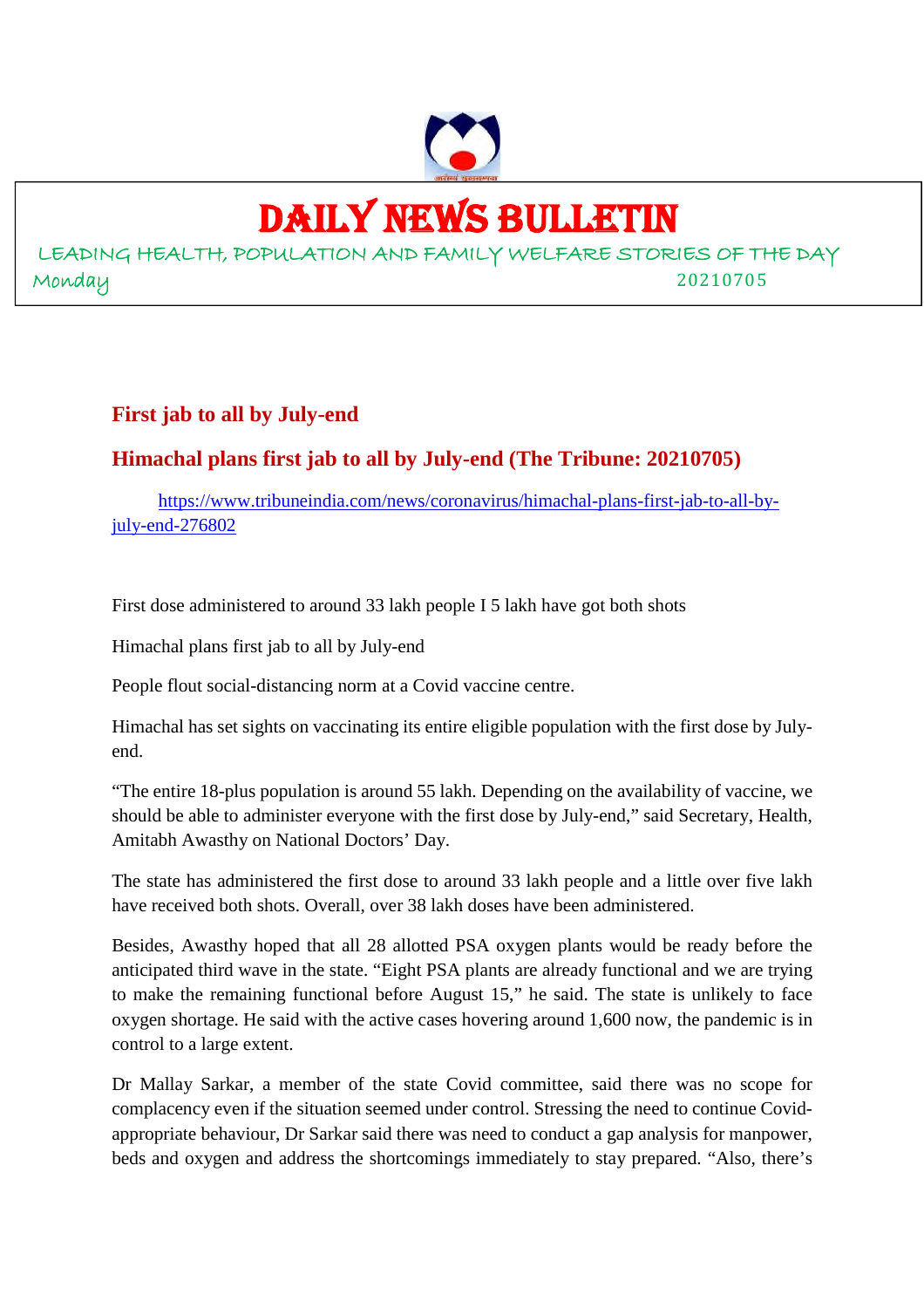need to create community Covid care centres at gram panchayat level to ensure preparedness in the rural areas," he said.

Docs role lauded

On National Doctors' Day, Chief Minister Jai Ram Thakur showered praises on doctors for their role in handling the pandemic. "You will tell this to the coming generations with pride that you were there in PPE kits, fighting the pandemic. Your work will be remembered for generations," he said. The doctors worked day in and day out to treat the patients, without bothering about their own lives.

### **Delta variant**

### **Delta variant is dangerous and is continuing to evolve and mutate: WHO chief (The Tribune: 20210705)**

https://www.tribuneindia.com/news/coronavirus/delta-variant-is-dangerous-and-iscontinuing-to-evolve-and-mutate-who-chief-277683

Says in countries with low vaccination coverage, terrible scenes of hospitals overflowing are again becoming the norm

The world is in a very "dangerous period" of the Covid pandemic compounded by more transmissible variants like Delta, which is continuing to evolve and mutate, World Health Organisation Director-General Tedros Adhanom Ghebreyesus has warned.

He said in countries with low vaccination coverage, terrible scenes of hospitals overflowing are again becoming the norm.

"Compounded by more transmissible variants, like Delta, which is quickly becoming the dominant strain in many countries, we are in a very dangerous period of this pandemic," Ghebreyesus said at a press briefing on Friday.

"But no country is out of the woods yet. The Delta variant is dangerous and is continuing to evolve and mutate, which requires constant evaluation and careful adjustment of the public health response," he said.

Noting that the Delta variant has been detected in at least 98 countries and is spreading quickly in countries with low and high vaccination coverage, he said there are essentially two ways for countries to push back against new surges.

"Public health and social measures like strong surveillance, strategic testing, early case detection, isolation and clinical care remain critical," he said, adding that masking, physical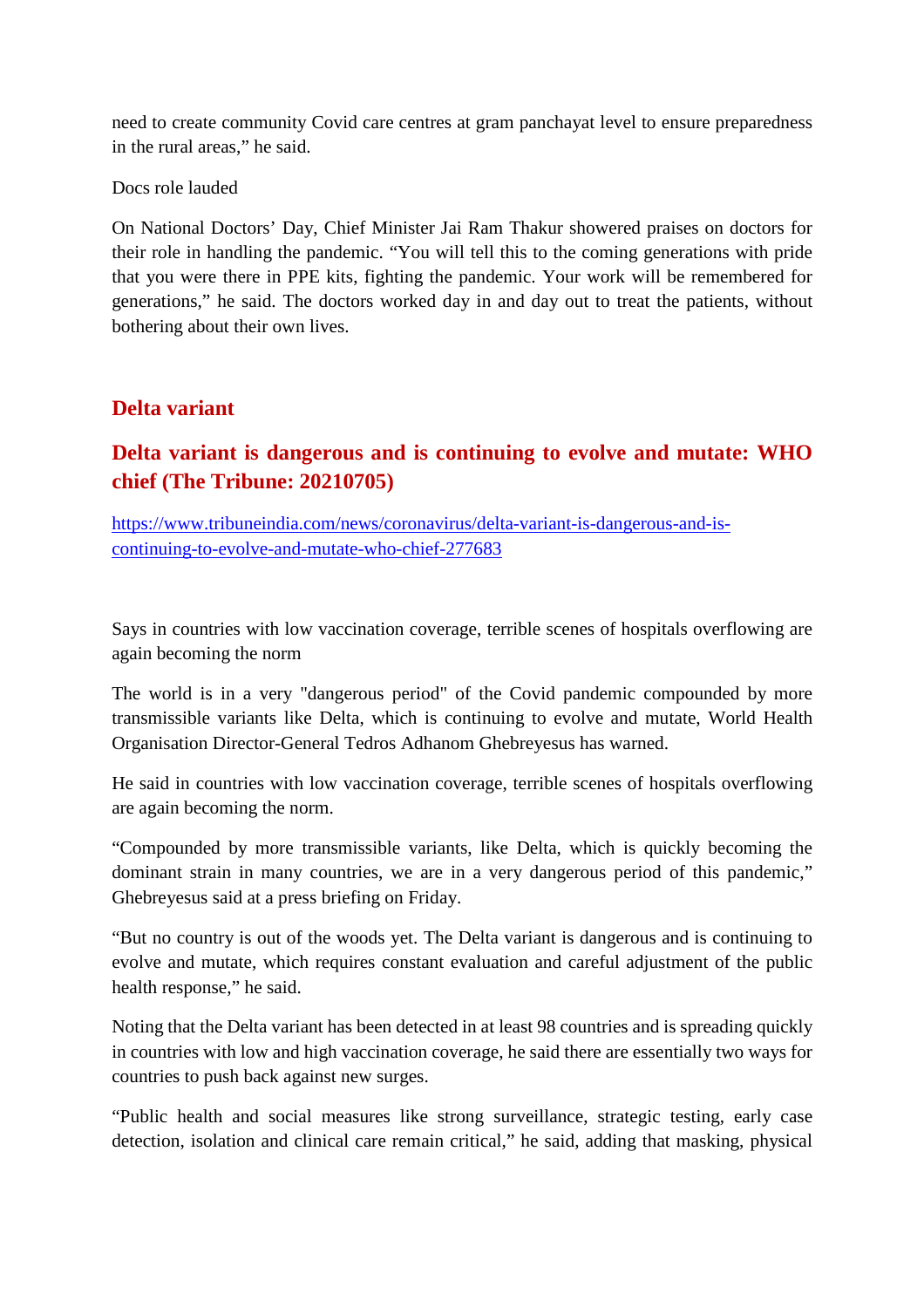distance, avoiding crowded places and keeping indoor areas well ventilated are the basis for the response.

Ghebreyesus underscored that the world must equitably share protective gear, oxygen, tests, treatments and vaccines and stressed that he has urged leaders across the world to work together to ensure that by this time next year, 70 per cent of all people in every country are vaccinated.

"This is the best way to slow the pandemic, save lives, drive a truly global economic recovery and along the way prevent further dangerous variants from getting the upper hand. By the end of this September, we're calling on leaders to vaccinate at least 10 per cent of people in all countries," he said.

As new manufacturing hubs – including for mRNA vaccines – are being developed, the WHO chief said this could be accelerated by companies openly sharing technology and know-how.

"In particular, I urge those companies – BioNTech, Pfizer and Moderna – to share their knowhow so that we can speed up the development of new production. The sooner we start building more vaccine hubs and upping global vaccine capacity, the sooner we can diminish deadly surges," he said.

The Delta variant, first detected in India, is now being reported in nearly 100 countries, which is "likely an underestimate" and the highly transmissible strain is expected to rapidly outcompete other variants and become dominant globally over the coming months, WHO had said this week. PTI

#### **New Cases**

### **India reports 738 more Covid deaths, lowest in 86 days (The Tribune: 20210705)**

### **44,111 new Covid cases reported**

https://www.tribuneindia.com/news/coronavirus/india-reports-738-more-covid-deathslowest-in-86-days-277685

India saw a single-day rise of 44,111 new coronavirus infections, raising its tally to 3,05,02,362, while the death toll climbed to 4,01,050, with 738 new fatalities, the lowest in 86 days, according to the Union Health Ministry data updated on Saturday.

The active cases - 4,95,533 - were recorded below five lakh after 97 days and comprised 1.62 per cent of the total infections. The national Covid recovery rate improved to 97.06 percent, the data updated at 8 am showed.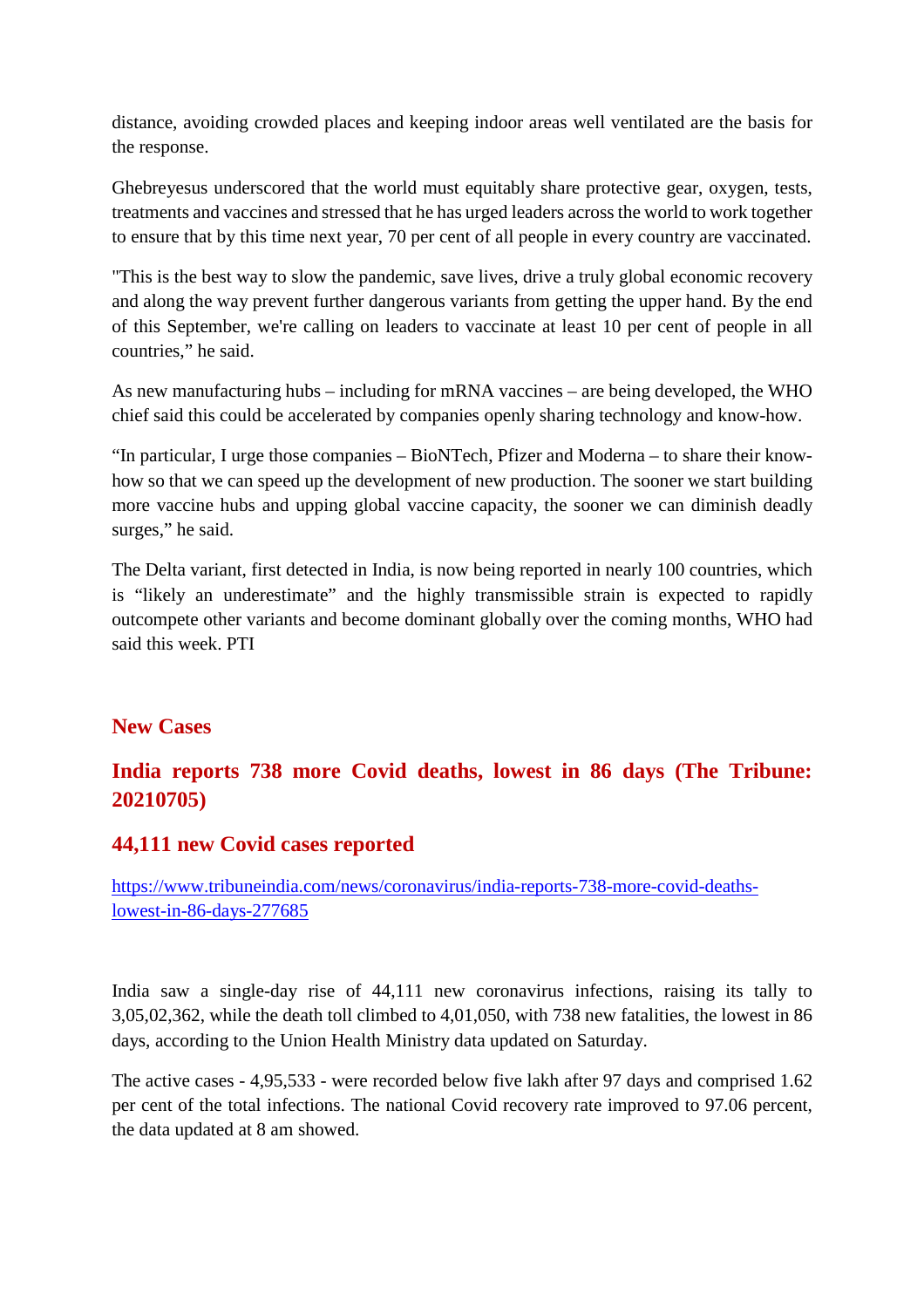A net decline of 14,104 cases has been recorded in active coronavirus infections in a span of 24 hours, it said.

Also, 18,76,036 tests were conducted on Thursday, taking the total cumulative tests conducted so far for detection of Covid in the country to 41,64,16,463.

The daily positivity rate was recorded at 2.35 per cent. It has been less than 5 per cent for 26 consecutive days, the ministry said.

The weekly positivity rate has declined to 2.5 percent, it added.

Recoveries continue to outnumber daily new cases for 51st consecutive day. The number of people who have recuperated from the disease surged to 2,96,05,779, while the case fatality rate stands at 1.31 per cent, the data stated.

Cumulative vaccine doses administered so far has reached 34.46 crore under the Nationwide Vaccination Drive, it said.

The Health Ministry said the 738 new fatalities include 156 from Maharashtra, 146 from Kerala, 97 from Tamil Nadu and 88 from Karnataka.

A total of 4,01,050 deaths have been reported so far in the country, including 1,22,353 from Maharashtra, 35,222 from Karnataka, 32,818 from Tamil Nadu, 24,983 from Delhi, 22,616 from Uttar Pradesh, 17,758 from West Bengal and 16,086 from Punjab, as per the data. PTI

### **Final analysis of Covaxin efficacy out; vaccine 65.2 per cent effective against Delta variant**

### **Final analysis of Covaxin efficacy out; vaccine 65.2 per cent effective against Delta variant (The Tribune: 20210705)**

https://www.tribuneindia.com/news/coronavirus/final-analysis-of-covaxin-efficacy-outvaccine-65-2-per-cent-effective-against-delta-variant-277679

The company says it concluded the final analysis of Covaxin efficacy from Phase 3 trials

Final analysis of Covaxin efficacy out; vaccine 65.2 per cent effective against Delta variant

Photo for representation only

Bharat Biotech's Covaxin has demonstrated 77.8 per cent effectiveness against symptomatic Covid and 65.2 per cent protection against the new Delta variant.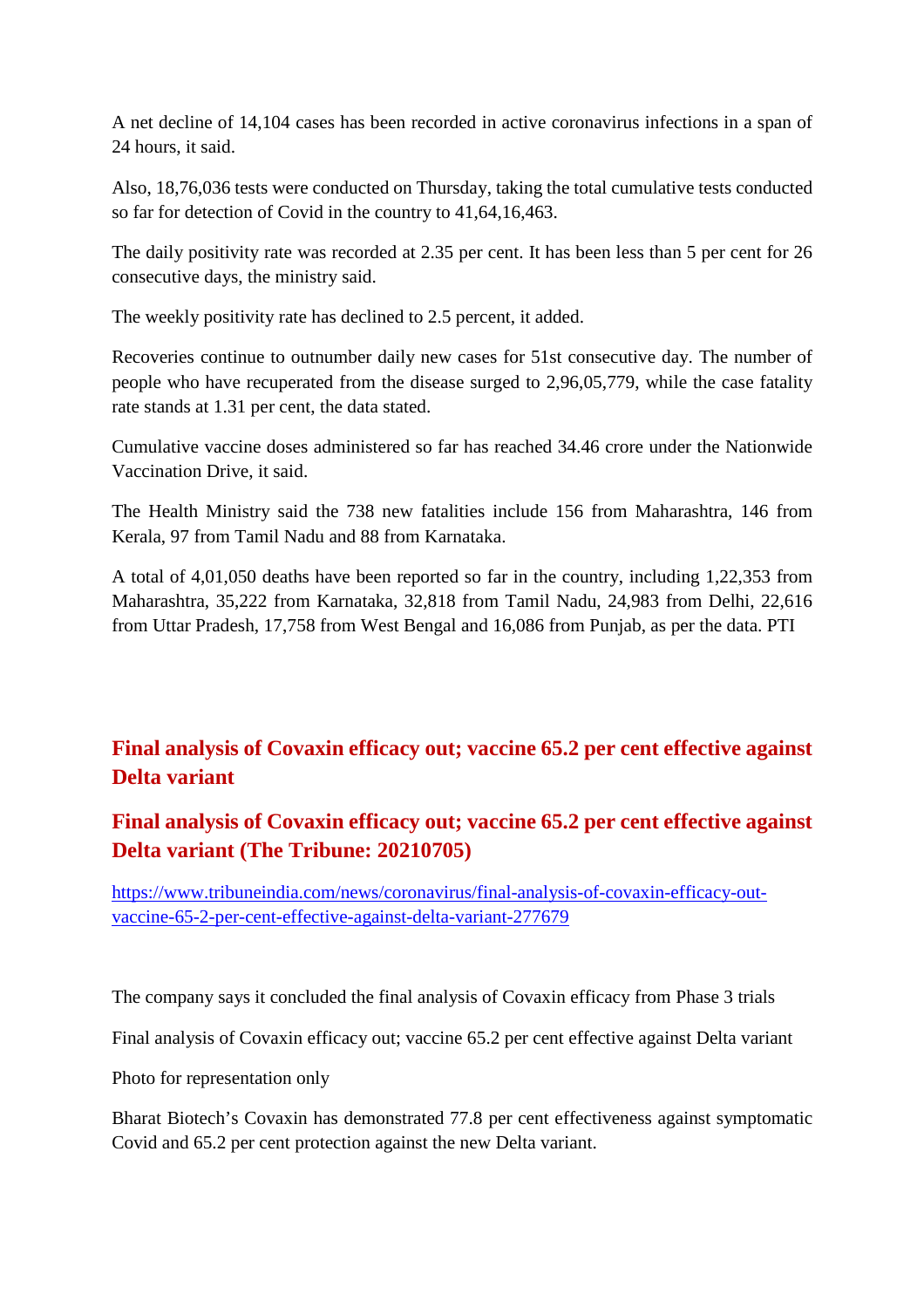The company on Saturday said it concluded the final analysis of Covaxin efficacy from Phase 3 trials.

The efficacy analysis demonstrates Covaxin to be 93.4 per cent effective against severe symptomatic Covid cases while safety analysis shows adverse events reported were similar to placebo, with 12 per cent of subjects experiencing commonly known side-effects and less than 0.5 per cent feeling serious adverse events.

The efficacy data demonstrates 63.6 per cent protection against asymptomatic Covid, a release from the city-based vaccine maker said.

Phase 3 clinical trials of the vaccine was an event-driven analysis of 130 symptomatic Covid cases, reported at least two weeks after the second dose, conducted at 25 sites across India.

The whole virion inactivated vaccine against SARS-CoV2, was developed in partnership with Indian Council of Medical Research and National Institute of Virology in Pune.

Krishna Ella, Chairman and Managing Director of Bharat Biotech, said, "The successful safety and efficacy readouts of Covaxin as a result of conducting the largest ever Covid vaccine's trials in India establishes the ability of India and developing world countries to focus towards innovation and novel product development. We are proud to state that Innovation from India will now be available to protect global populations."

Director General of ICMR, Balram Bhargava, said, "I am delighted to note that Covaxin developed by ICMR and BBIL under an effective public private partnership, has demonstrated an overall efficacy of 77.8 per cent in India's largest Covid Phase 3 clinical trial thus far. Our scientists at ICMR and BBIL have worked tirelessly to deliver a truly effective vaccine of highest international standards."

He said Covaxin would not only benefit the Indian citizens but also immensely contribute to protect the global community against the deadly SARS-CoV-2 virus.

"I am also pleased to see that Covaxin works well against all variant strains of SARS-CoV-2. The successful development of Covaxin has consolidated the position of Indian academia and industry in the global arena," Bhargava said.

The Phase 3 trials were conducted between November 16, 2020 and January 7, 2021 with 25,798 participants who were randomised to BBV152 or placebo groups.

The preprint data of Covaxin efficacy has not been certified by peer-review, according to Medrxiv in which the data was published. PTI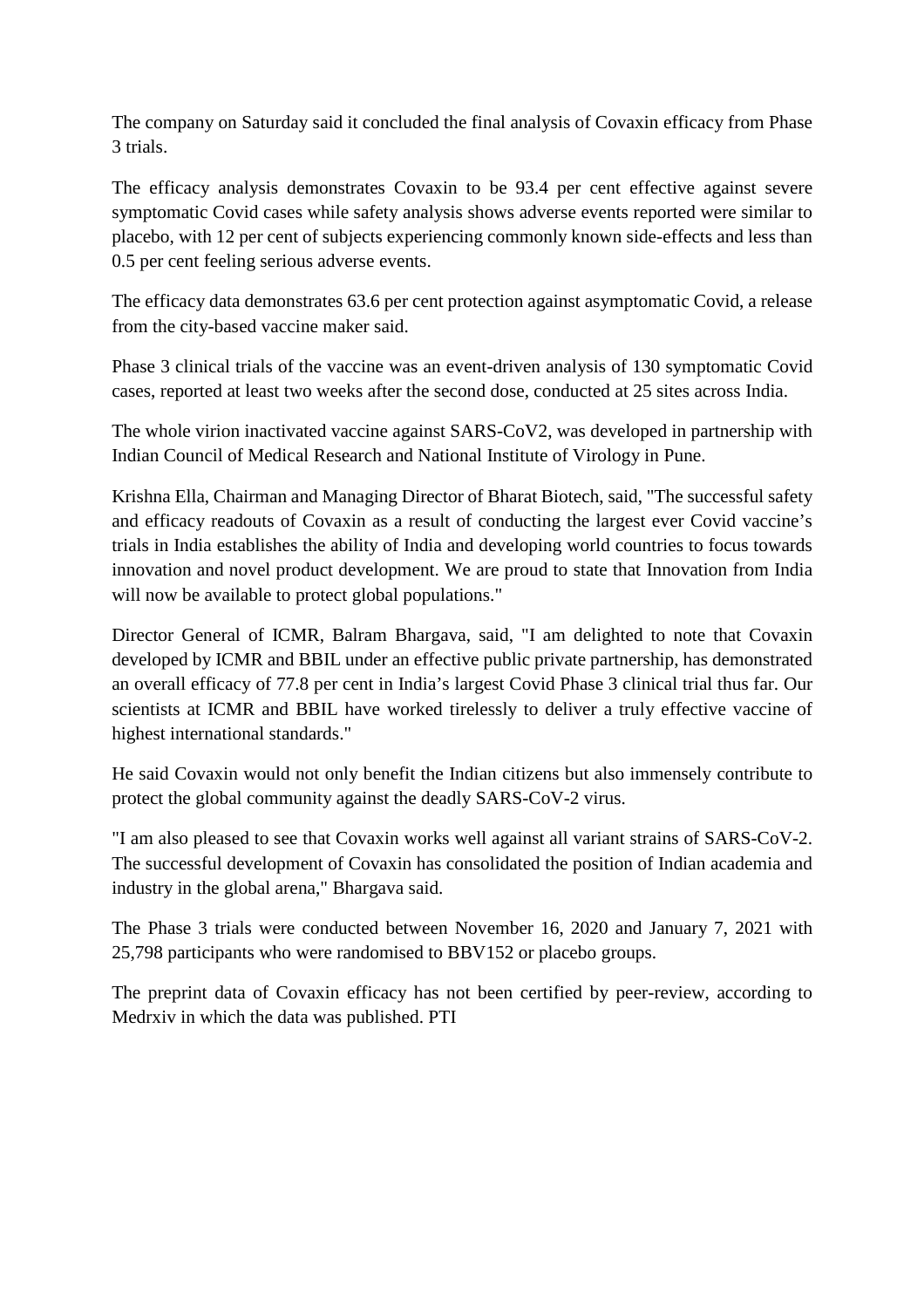#### **Covid vaccine neutralises Delta variant**

### **Johnson & Johnson's says its Covid vaccine neutralises Delta variant(The Tribune: 20210705)**

Claims it is 85% effective and could also help prevent hospitalisation and death

Johnson & Johnson's says its Covid vaccine neutralises Delta variant

Photo for representation only.

Johnson & Johnson said late on Thursday that its single-shot Covid vaccine showed strong promise against the Delta variant and other emerging strains and also provided durable protection against the infection more broadly.

Data showed that the durability of immune response for recipients of its vaccine lasted at least eight months, the healthcare company said, adding that its vaccine was 85% effective and could also help prevent hospitalization and death.

First identified in India, Delta is becoming the globally dominant variant of the coronavirus, according to the World Health Organization.

"Current data for the eight months studied so far shows that the single-shot Johnson & Johnson COVID-19 vaccine generates a strong neutralizing antibody response that does not wane; rather, we observe an improvement over time," Mathai Mammen, head of research & development at J&J's drugs business, said in the statement.

Recipients of the vaccine produced strong neutralizing antibodies against all variants including the Delta, the U.S.-based company said.

The Delta variant contributed to a surge in COVID-19 cases in India that resulted in the highest daily death tally in the world, and also prompted the UK to delay its reopening by one month in June.

J&J has submitted data as a preprint to the website bioRxiv ahead of peer review.

Other vaccine makers including Pfizer-BioNTech , Moderna Inc, and AstraZeneca Plc

have previously said that their COVID-19 vaccines are effective against the fast-spreading Delta.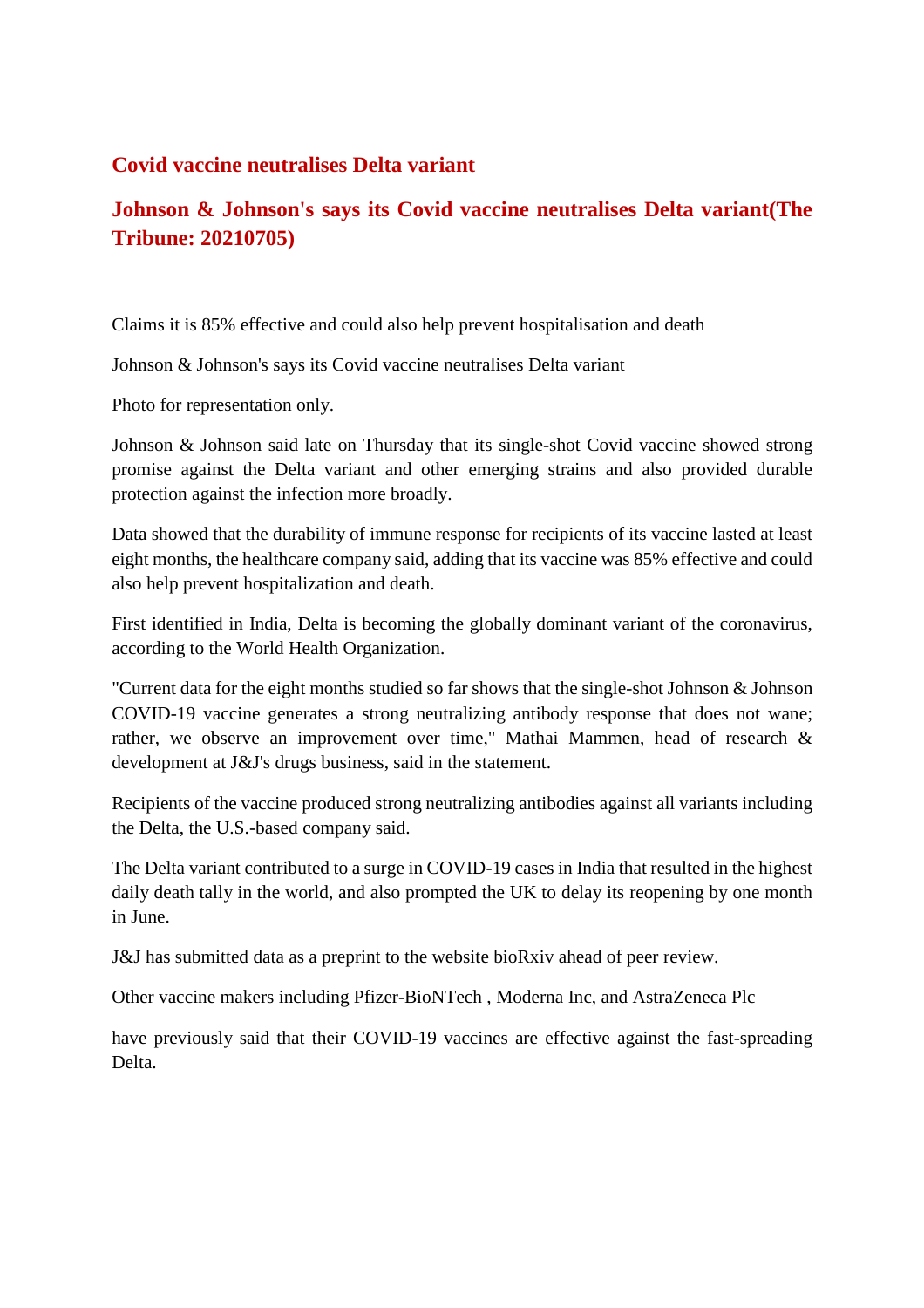### **Conservation, communities**

### **What 'Sherni' says about conservation, communities? (The Indian Express: 20210705)**

https://indianexpress.com/article/opinion/columns/what-shreni-says-about-conservationcommunities-7388926/

Zehra Kazmi writes: In Sherni, conservation is not about heroics, but the fine balance between wildlife and people

Amit Masurkar's Sherni is an unusual film for many reasons — it has a laconic, soft-spoken female bureaucrat as a protagonist, the film is set in the forests of Balaghat, Madhya Pradesh, and explores issues of wildlife conservation and environmentalism. Inspired by the events surrounding the 2018 killing of Avni, a man-eating tigress, in Maharashtra, Sherni focuses on the struggles of forest officer Vidya Vincent (played by Vidya Balan) trying to safely capture a big cat before trophy hunters or aggrieved locals get to her.

In less than five minutes of runtime, Sherni shows what a day in the life of an Indian Forest Service officer posted in the field actually looks like. In the opening scene, a team of forest guards sets up a camera trap to observe the tigers of the area. Vidya reprimands them about a dry watering hole in the forest. A staff member sheepishly informs her that the maintenance of the watering hole is up to a contractor who happens to be the nephew of a local politician. The scene shifts to the forest department office, with its rickety chairs, a large tiger portrait in a senior officer's chamber, mounds of dusty files, and disinterested clerks plodding through desk work. Masurkar's visuals of the backwaters of forest bureaucracy have an unsettling intimacy.

As the daughter of a forest officer, I noted with satisfaction the details that the film got right, from quaint colonial bungalows, the heat and dust of sarkaari offices, the vast breadth of staff who make up the forest department—trackers, guards, rangers, clerks and IFS officers—to the sounds of the forest at dusk. The forest department is also one of the more eccentric workplace cultures, where the presence of certain "characters" is taken for granted — be it the khansaama who can regale you with tales about the forest as he serves you dinner, tipsy uncles who launch into old Hindi songs at official parties after a few drinks, or the trackers and field experts who affectionately discuss the latest exploits of the local tiger, as if it were a mischievous but beloved pet and not a 300 kg wild beast.

There is an India that lives in forest villages, populated by adivasis and forest-dependent communities. It is caught in the complicated matrices and competing interests of conservation, local politics, development and, in many cases, Maoist militancy. It is a precarious and occasionally uneasy coexistence with wildlife, but remains a way of life with ancient roots. In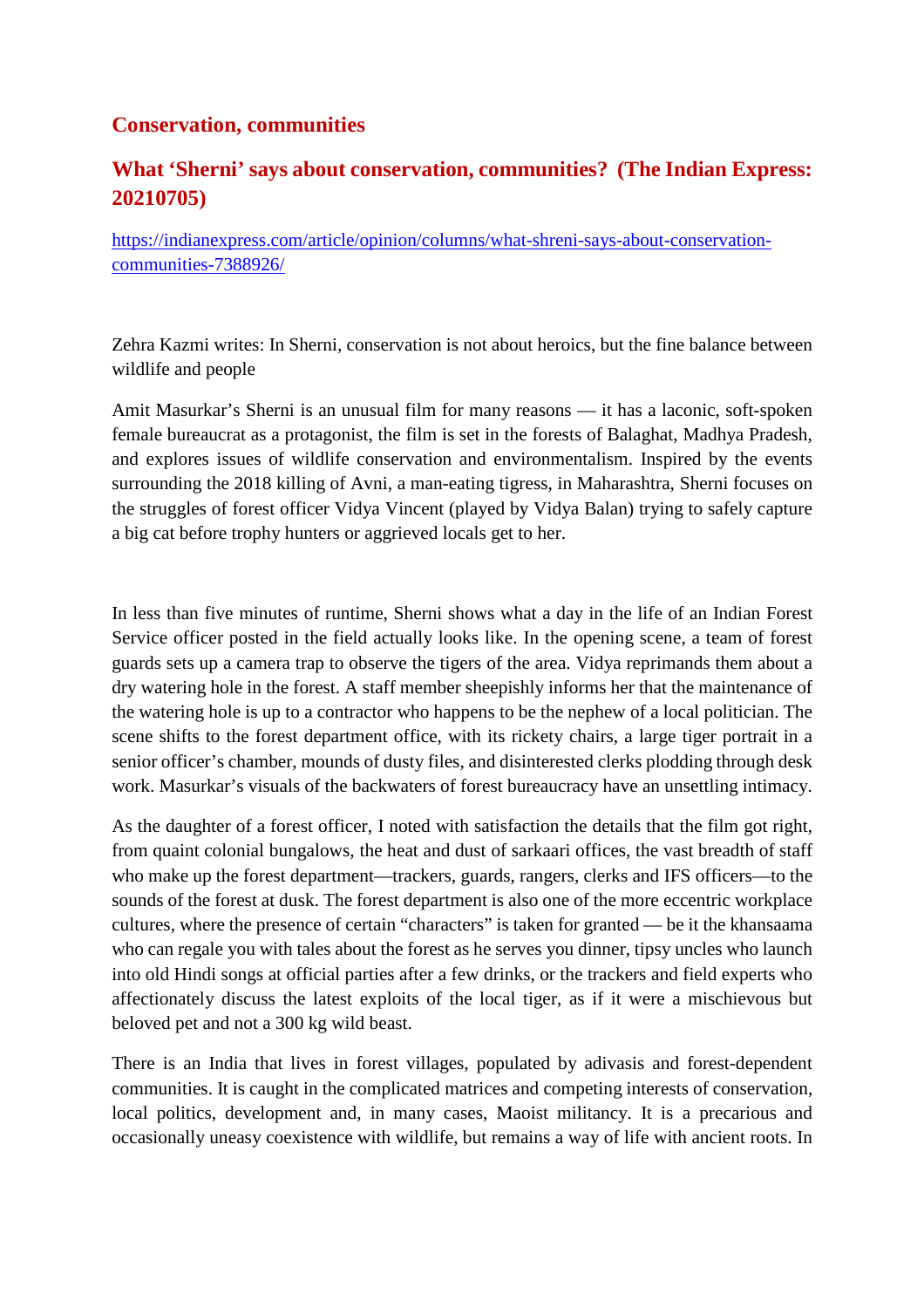this twilight zone of contemporary Indian imagination, hardly ever represented in Bollywood, a few men and women try to do their thankless jobs with honesty and grit.

Vidya starts off as a lonely, demotivated woman struggling in a professional environment, where she is seen as an anomaly, a "lady officer" who is met with either hostility or condescension. She lives alone in her rambling home, distant and separated from a husband who does not understand the struggles of her job, with only a kitten for company. There is a quiet desperation, unquestionably gendered, that fuels Vidya's dogged determination to save local villagers, the tigress and her cubs from preventable deaths. The film does not reward her with a heroic end and yet this is, perhaps, the only representation of a committed woman public servant in Hindi cinema, a welcome addition to a longer tradition of socially-conscious films like Ardh Satya, Swades, Shanghai and Article 15 (and arguably superior to some examples stated here).

The film depicts the larger necropolitics of what makes the lives of villagers and wildlife so disposable to the powers that be; how cruelly the system fails local communities. Villagers are forced to take the risk of venturing into a forest stalked by a tiger because Vidya's predecessor cleared the village grazing grounds to plant revenue-generating trees. The model of conservation that Vidya upholds includes looking beyond the confines of her department. Her dedicated motley team includes experts (in the form of Noorani, the local professor turned conservationist played by Vijay Raaz), daily-wage trackers, forest guards – including a number of "lady guards" – and local women with whom she forms partnerships. The film, thus, does not present conservation as simply "catching hunters" or "punishing the man-eating tiger", but as a complex, multi-faceted project that seeks to preserve a delicate but critical balance between humans and nature.

### **Vaccine hesitancy challenge**

### **India has a vaccine hesitancy challenge (The Indian Express: 20210705)**

https://indianexpress.com/article/opinion/india-has-a-vaccine-hesitancy-challenge-7388907/

Misguided hesitancy and fake information about vaccines are a substantial threat to the elimination of the pandemic.

vaccinationThe demand-side barriers like vaccine hesitancy fuelled by lack of trust, fear of side-effects, and concerns regarding safety and efficacy of the vaccines are less debated. (Express photo)

India launched the world's largest Covid-19 vaccination programme on January 16, 2021, to vaccinate its 900 million eligible population. An estimated 30 million healthcare and frontline workers were to be vaccinated in phase 1. The subsequent phases covered the majority of the population, starting with the elderly and those with co-morbidities, people in the age cohort of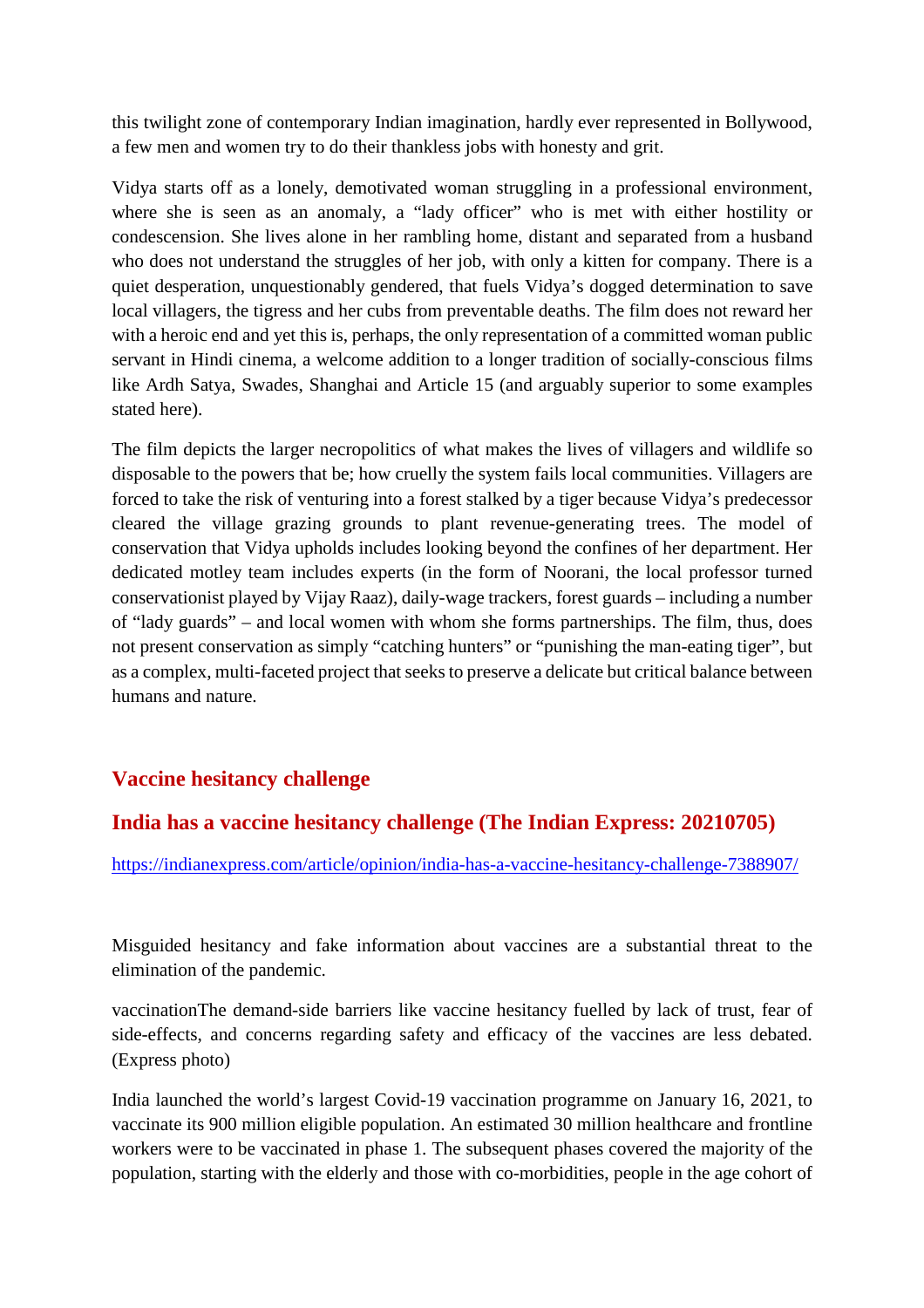45-60 and 18-44 beginning May 2021. Despite logistical hiccups, India surpassed the USA in administering the maximum number of doses in the world. As of June 30 2021, India administered 33.2 crore doses to 27.4 crore individuals. However, only 4 per cent of India's population is fully vaccinated compared to 45 per cent in the US and 48 per cent in the UK.

Much of the public discussion regarding the slow pace of vaccinations has centred around the supply-side barriers like shortage of vaccines, lack of infrastructure, logistics and equitable access to vaccines. The demand-side barriers like vaccine hesitancy fuelled by lack of trust, fear of side-effects, and concerns regarding safety and efficacy of the vaccines are less debated. Even before the emergence of Covid-19, WHO recognised vaccine hesitancy as one of the 10 leading threats to global health. In 2015, the WHO defined vaccine hesitancy as a "delay in acceptance or refusal of vaccination despite the availability of vaccination services". In India, misguided hesitancy and fake information about vaccines are a substantial threat to the elimination of the pandemic and achieving herd immunity against the infection.

To get a complete picture of Covid-19 vaccine hesitancy and understand the trends, and reasons for hesitancy in India, I analysed the findings from 'The Covid Symptom Survey' (CSS). The CSS is conducted by Facebook, in partnership with the University of Maryland, in 200 countries, including India. The CSS, with its large sample size, ability to collect real-time information, and robust statistical framework, provides an opportunity to explore the trends in vaccine hesitancy in India. In India, CSS is using an active base of over 320 million Facebook users as a sample dataset.

The CSS survey asked the specific question: "If a vaccine to prevent Covid-19 were offered to you today, would you choose to get vaccinated?" The respondents were asked to respond with the following options: Yes, definitely; Yes, probably; No, probably not; No, definitely not. The survey findings reveal that a significant proportion of the population across states are vaccinehesitant. The proportion of the population hesitant to Covid vaccines is highest in Tamil Nadu (40 per cent), Punjab (33 per cent), Haryana (30 per cent), Gujarat (29 per cent), and Andhra Pradesh (29 per cent). The proportion of the population hesitant to Covid vaccines is lowest in Uttarakhand (14 per cent), Assam (15 per cent), Jharkhand (19 per cent), Kerala (19 per cent), Odisha (19 per cent).

The CSS survey further probed the reasons for not taking the vaccine or delaying it among the naysayers. The top five reasons for not taking vaccine includes "waiting for others to get it first" (42 per cent), "other people need it more than me" (35 per cent), "fear of any side-effects" (34 per cent), "vaccines won't work" (21 per cent) and "don't believe in the vaccine" (11 per cent). Contrary to popular perception, the proportion of people choosing "high price of vaccines" and "religious belief" as reasons to opt-out remains minuscule.

Although 33.6 crore doses of Covid vaccines were administered in India, a larger proportion of the population continues to be apprehensive about them due to lack of information. The CSS survey collected this information by specifically asking respondents how informed they are about how to get a Covid vaccine. The state-wise findings show the proportion of the population informed about vaccines is lowest in Tamil Nadu (60 per cent), Andhra Pradesh (60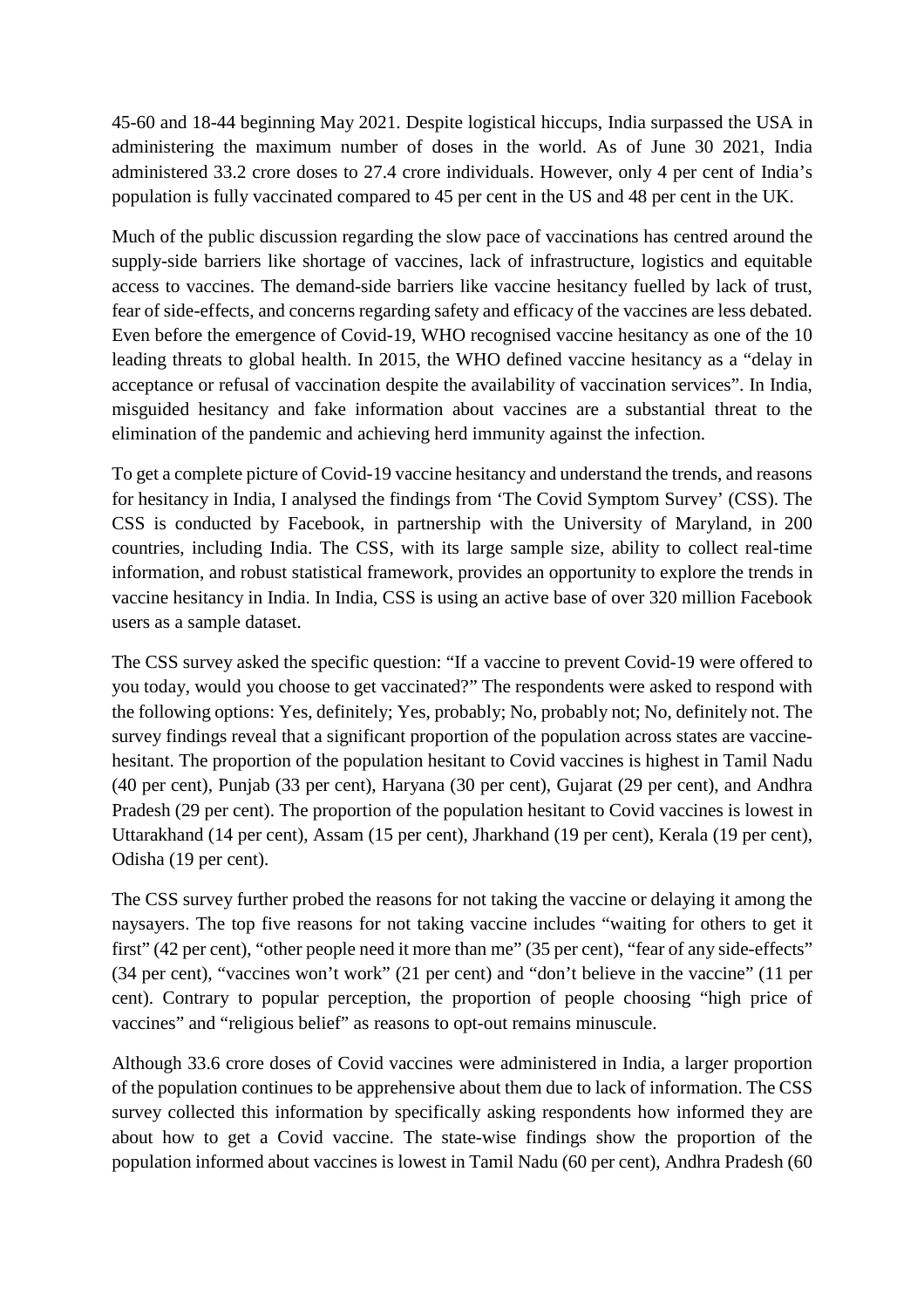per cent), Punjab (60 per cent), Assam (60 per cent), Karnataka (65 per cent), and Haryana (65 per cent). The proportion of the population informed about vaccines is highest in Goa (90 per cent), Delhi (75 per cent), Odisha (75 per cent), Madhya Pradesh (75 per cent), and West Bengal (75 per cent).

Lack of trust in safety and efficacy of the newly developed vaccines, fear of side-effects, rumours about infertility and death after taking the vaccine, combined with the inconvenience of registration/booking slots, low-risk perception from Covid-19 and the absence of incentives for rural and urban poor etc. are fuelling high vaccine hesitancy.

Overcoming Covid-19 vaccine hesitancy will require a target-based approach focusing on the needs and concerns of individuals, groups, and communities. Behaviour science research shows that individuals are time-inconsistent, i.e., they are more concerned about the present as compared to some distant future event. The benefits of the vaccines will accrue in the future; however, the cost of vaccines, fear of immediate side-effects, inconvenience, time and money spent etc., have to be borne in the present. Therefore, the strategies to overcome hesitancy have to target the present through adequate incentives and timely information.

Active involvement of local influencers, religious leaders, traditional healers, local NGOs, local doctors, panchayat heads, etc., may encourage vaccine uptake. These leaders can be made to take the vaccines in open public sessions to spread the message regarding their safety; vaccination sites may be opened up at places trusted by people, such as temples and mosques, Election Commission offices, etc; public campaigns like "I am proud to be vaccinated" can create awareness and build momentum around vaccinations in regions with low uptake. Indelible ink, generally used in elections, can be applied on the fingers of vaccinated people. Such a campaign will create a sense of nation-building and can encourage participation. Given that a large proportion of the rural population works as daily wagers and fears losing a day's income due to vaccination, workers may be given one-day MGNREGA wage for taking the shot. Small incentives, (1kg rice and pulses, 1 litre of cooking oil, etc) can be given to compensate people for the time and money they spend to get the vaccine and, finally, behaviour innovations like announcing prize money (lucky draw) amongst the people vaccinated in selected centres with low uptake can boost vaccination rate.

#### **China's now reversed one-child policy**

### **Nothing could be worse for India than to emulate China's now reversed onechild policy (The Indian Express:20210705)**

https://indianexpress.com/article/opinion/columns/two-child-norm-population-controlfertility-rate-7387945/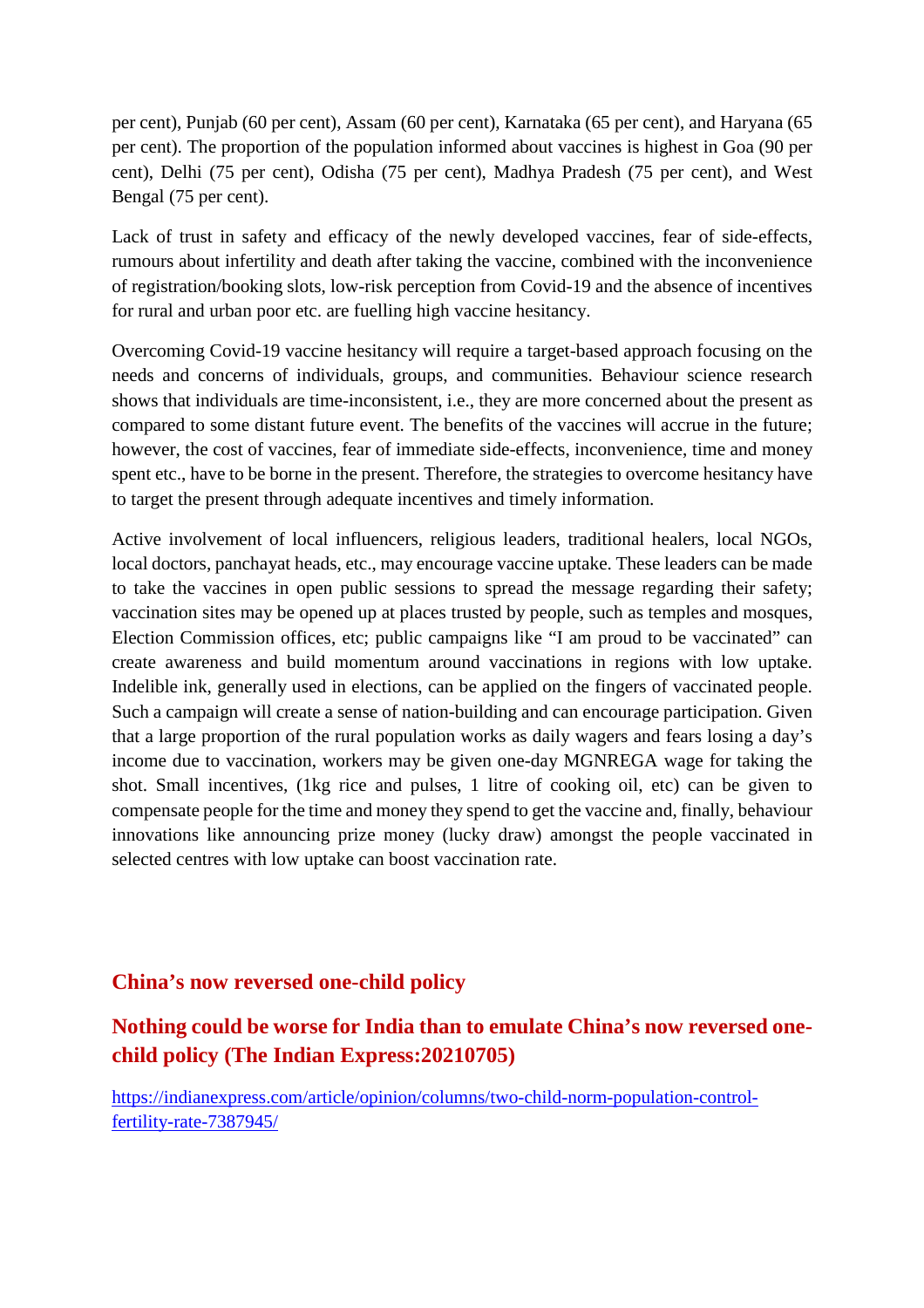Poonam Muttreja writes: While India has managed to slow down the growth of its population, yet our family planning programme leaves much to be desired.

India does not have to worry about reducing population growth

There are many reasons to celebrate India's achievements on the population front. Our Total Fertility Rate (TFR) is 2.2 — slightly higher than the replacement level of 2.1, the state when a couple is replaced by two children. Twenty-five out of 28 states and six out of eight UTs and most urban areas report a replacement TFR of 2.1 and less.

While we were the first country in the world to launch a National Family Planning Programme in 1952, its first 25 years were characterised by lacklustre implementation. Contraception choices other than female sterilisation were few. Then, the 21 months between 1975 and 1977 during the Emergency proved to be disastrous. Forced sterilisations of men were carried out in "family planning camps", and incentives and penalties led to coercion to meet targets. This caused a public outrage that contributed to bringing down the Indira Gandhi led-Congress government.

The two decades between Emergency and International Conference on Population and Development in 1994 were a wasted period. As a signatory to the ICPD Programme, India formally recognised that reproductive rights and gender equality were fundamental to population stabilisation. The National Population Policy 2000 emphasised the importance of enabling women to determine their family size and did away with sterilisation targets.

While India has managed to slow down the growth of its population, yet our family planning programme leaves much to be desired. To begin with, women's well-being has not been fully assured. In November 2014, 16 young women tragically died and many were left critically ill following tubectomies at a mass sterilisation camp in Bilaspur district, Chhattisgarh.

The burden of planning a family falls almost entirely on Indian women. According to the NFHS-4, in 2015-16, 36% of married women in the ages of 15-49 years underwent sterilisation as against less than 1% of married men aged 15-54 years. Less than 6% of men use condoms.

There is a large need for contraception among married women, and contraception choices for couples are limited. Besides sterilisation, there are only five other contraceptive methods available in the public health system. Injectables, which were approved for use in the private sector in India in 1994, were only added in the public health system in 2017, 23 years later.

But despite these gaps, India's fertility rate is declining. Why then are some politicians and states such as Assam, UP and Lakshadweep calling for a two-child policy? It reveals a poor understanding of what is needed to stabilise population. Kerala and Tamil Nadu have shown what needs to be done: ensure the provision of basic services, promote girls' schooling and improve development opportunities for women.

Nothing could be worse for India than to emulate China's now reversed one-child policy. Given the country's strong son preference, it has led to a skewed female-to-male ratio and an increase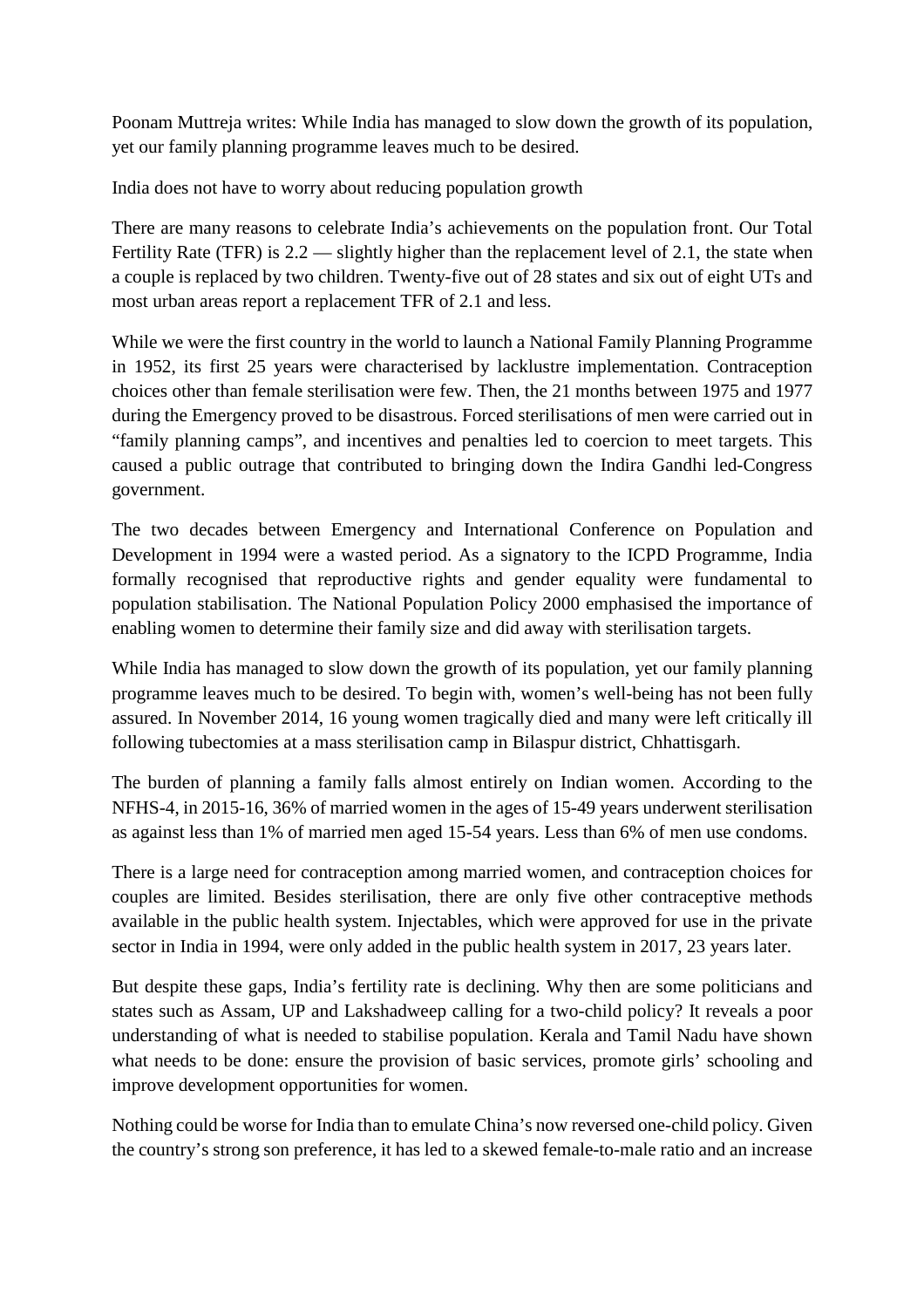in sex-selective abortions. China is now facing a demographic disaster with an ageing population and shrinking workforce.

India does not have to worry about reducing population growth. The Institute for Health Metrics and Evaluation has projected that India's TFR will drop to 1.3 by 2100. However, we need to make our family planning programme more effective, which needs three actions. One, get rid of misconceptions about vasectomies and links to virility. Two, prioritise women's agency, giving them the ability to choose if, when, and how many children they want. Finally, promote choice and do away with any form of coercion. The Ministry of Health, in a response in Supreme Court in December 2020, stated that it was 'unequivocally' against setting limits on the number of children couples could have in a bid to 'control' population. This is why invoking a two-child norm makes littles sense.

### **Covid shield**

### **Covid shield: on the new CM of Uttarakhand policy (The Hindu: 20210705)**

https://www.thehindu.com/opinion/editorial/covid-shield-on-the-new-cm-ofuttarakhand/article35137809.ece

The change at the helm in Uttarakhand seems triggered by legal and political obstacles

Pushkar Dhami has replaced Tirath Singh Rawat as the new CM of

### **Pregnant women in India now eligible for COVID-19 vaccination**

### **Pregnant women in India now eligible for COVID-19 vaccination (The Hindu: 20210705)**

https://www.thehindu.com/sci-tech/health/pregnant-women-in-india-now-eligible-for-covid-19-vaccination/article35101824.ece

Women can now register on CoWIN or walk-in to the nearest Covid vaccination centre to get themselves inoculated

Pregnant women in India are now eligible to get vaccinated against COVID-19 with the union Health Ministry on Friday giving the approval based on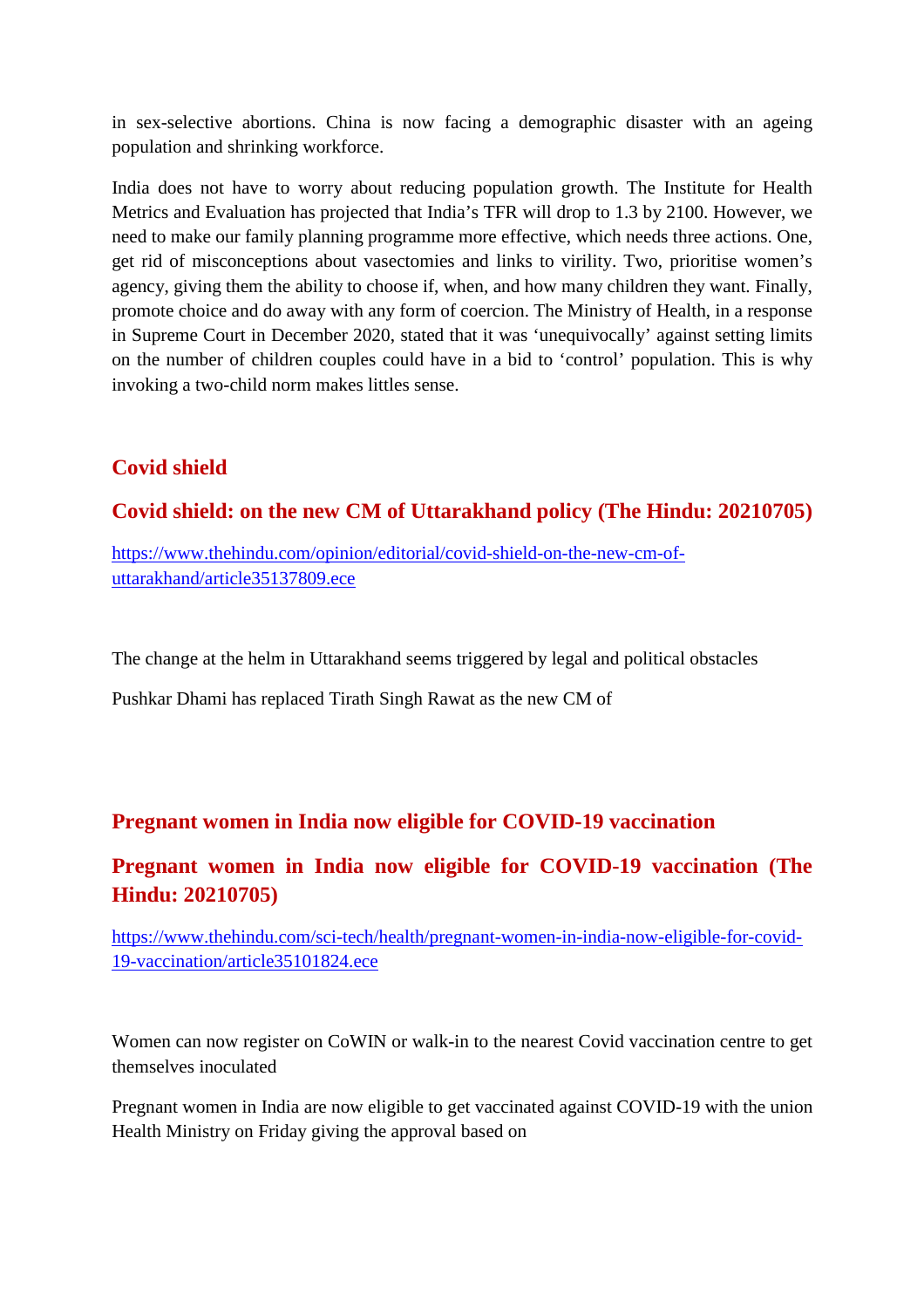### **Delta variant to become dominant strain of COVID-19 in coming months: WHO**

### **Delta variant to become dominant strain of COVID-19 in coming months: WHO (The Hindu: 20210705)**

https://www.thehindu.com/sci-tech/health/delta-variant-to-become-dominant-strain-of-covid-19-in-coming-months-who/article35071265.ece

The World Health Organization said the Delta variant of COVID-19 is now present in nearly 100 countries.

The World Health Organization (WHO) has said the Delta variant of COVID-19 is now present in nearly 100 countries as per conservative estimates, and

### **Coronavirus | Guidelines**

### **Coronavirus | Guidelines issued for administering COVID-19 vaccine to pregnant women (The Hindu: 20210705)**

https://www.thehindu.com/sci-tech/health/guidelines-issued-for-administering-covid-19 vaccine-to-pregnant-women/article35031269.ece

Coronavirus | Guidelines issued for administering COVID-19 vaccine to pregnant women

Photo for representational purpose only. | Photo Credit: Special Arrangement

On the side effects of the COVID-19 vaccines, the fact-sheet stated that the COVID-19 vaccines available are safe and vaccination protects pregnant women against COVID-19 illness/disease like other individuals.

The Union Health Ministry has prepared a fact-sheet to guide frontline workers and  $vacinators \Box$  on counselling pregnant women about the value and precautions of the COVID-19 vaccine so that they can make an informed decision. Although more than 90% infected pregnant women recover without any need for hospitalisation, rapid deterioration in health may occur in a few and that might affect the foetus also, the document said.

Also read: Most drugs for treating adult COVID patients not recommended for kids: Government guidelines

"It is, therefore, advised that a pregnant woman should take COVID-19 vaccine," it said.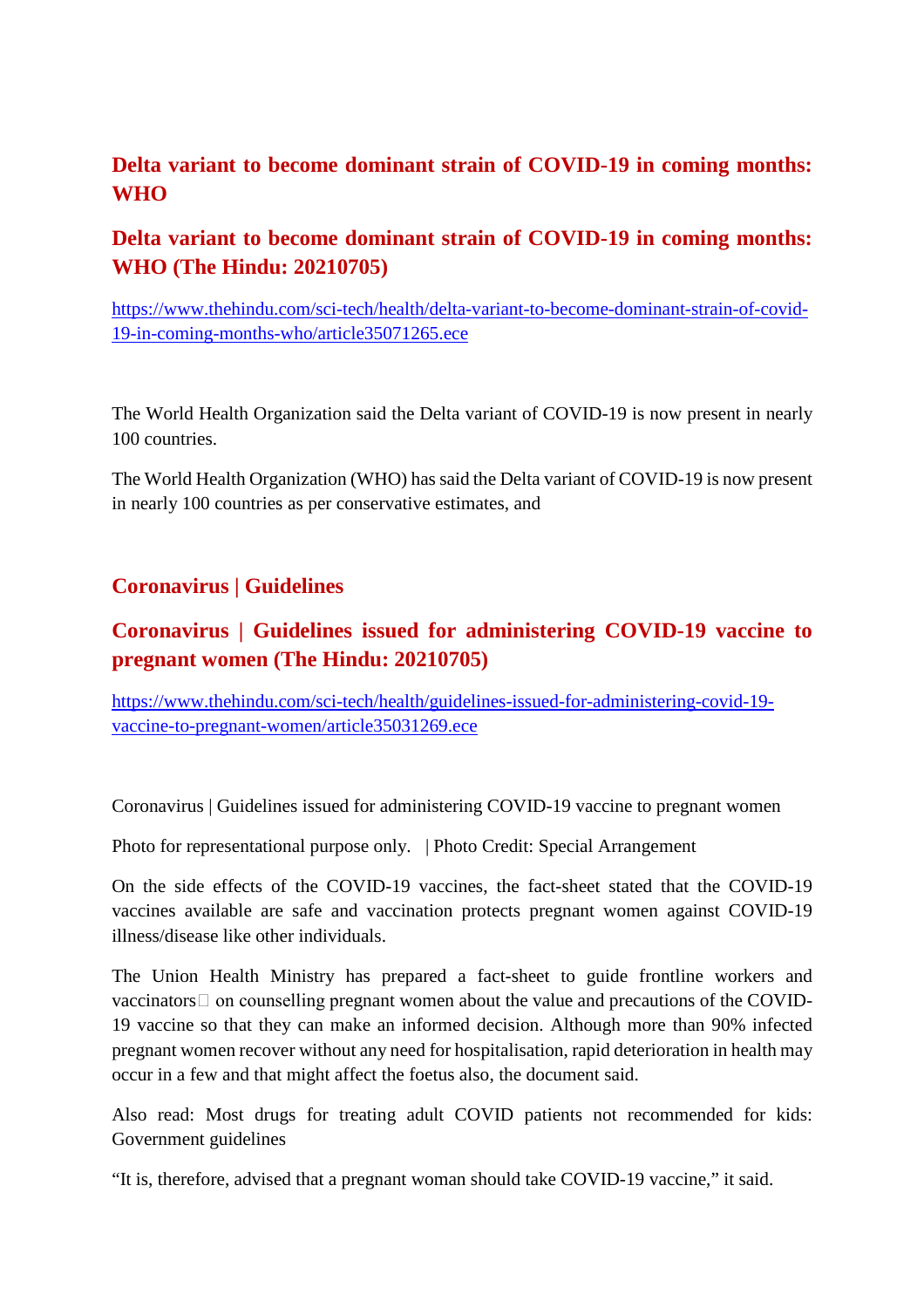However, pregnancy does not increase the risk of COVID-19 infection, the document stressed.

Symptomatic pregnant women appear to be at an increased risk of severe disease and death. In case of severe disease, like all other patients, pregnant women shall also need hospitalisation. Pregnant women with underlying medical conditions like high blood pressure, obesity, age over 35 years are at a higher risk of severe illness due to COVID-19, the fact sheet said.

According to the document, a frontline worker or a vaccinator needs to counsel pregnant women about the availability, value and precautions of the COVID-19 vaccine. "This note provides you with the information that you need to educate and support pregnant women so that they can make an informed decision about getting the COVID-19 vaccine," the note said.

Also read: COVID-19-affected should defer vaccination by three months: Health Ministry

The note is structured in the form of questions-answers to make it easier for frontline workers to inform pregnant women and their families about the most important issues related to COVID-19 vaccination in pregnant women. The note stated that over 95% newborns of COVID-19 positive mothers have been in good condition at birth. In some cases, COVID-19 infections in pregnancy may increase the possibility of premature delivery, the baby's weight might be less than 2.5 kg and in rare situations, the baby might die before birth, it said.

It said pregnant women, older than 35 years of age, obese, having a pre-existing illness such as diabetes or high blood pressure and having a history of clotting in the limbs are at a higher risk of developing complications after COVID-19 infection.

In case a woman has been infected with COVID-19 during the current pregnancy, then she should be vaccinated soon after the delivery, the document stated.

On the side effects of the COVID-19 vaccines, the fact-sheet stated that the COVID-19 vaccines available are safe and vaccination protects pregnant women against COVID-19 illness/disease like other individuals.

Like any medicine, a vaccine may have side effects which are normally mild. After getting the vaccine injection, a pregnant woman can get mild fever, pain at the injection site or feel unwell for 1-3 days. The long-term adverse effects and safety of the vaccine for foetus and child is not established yet. "Very rarely [one in 1-5 lakh persons], the pregnant women may experience some symptoms within 20 days after getting the COVID-19 vaccination which may require immediate attention," it said.

Symptoms occurring within 20 days after receiving any COVID-19 vaccine may include shortness of breath (difficulty in breathing), persistent abdominal pain with or without vomiting , pain in limbs/pain on pressing limbs or swelling in the limb, small pinpoint haemorrhages or bruising of skin beyond the injection site, weakness/paralysis of limbs or any particular side of the body, severe and persistent headaches with or without vomiting (in absence of history of migraine or chronic headache) $\Box$  Seizures with or without vomiting (in the absence of previous history of seizures) among others are possible.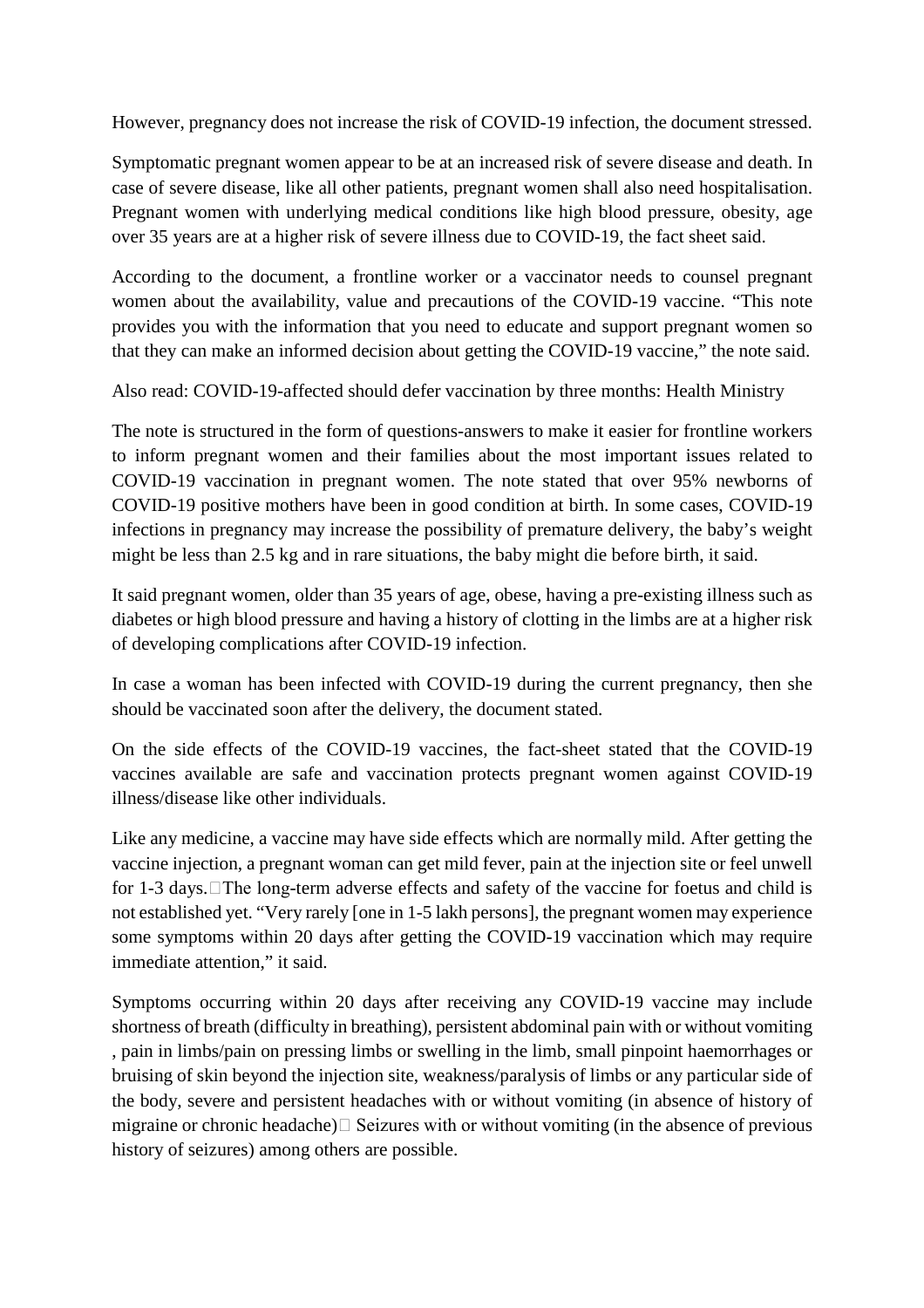In order to protect themselves and those around from spreading the COVID-19 infection, pregnant woman and her family members should practice COVID-19 appropriate behaviour like wearing a double mask, practising frequent hand hygiene and Imaintaining physical distance and avoid crowded places. All pregnant women need to register themselves on the Co-WIN portal or may get themselves registered on-site at the COVID-19 vaccination centre.

#### Third wave (The Asian Age: 20210705)

http://onlineepaper.asianage.com/articledetailpage.aspx?id=15690852

### 'Delhi & key pollution hotspots may be hit harder by 3rd wave'

43K cases, 955 deaths in 24 hrs Blight rise in Delhi's cases

#### **SANJAY KAW and SHWETA SINGH** NEW DELHI, JULY 4

Fresh Covid-19 fatalities in India saw a considerable jump with 955 more people succumbing to the disease in the last 24<br>hours. The number of deaths due to the deadly virus, which stood at 738 a day before, has now gone up to 4,02,005.

Amid fears of the possible third wave, 371 new deaths were reported in Maharashtra, followed by 135 in Kerala and 115 in Tamil Nadu.

A new study has found, meanwhile, that Delhi and other highly polluted cities in India with high PM 2.5 emissions may be hit much harder if a "third wave" of Covid-19 occurs.

In Delhi, both Covidrelated deaths and infections registered  $an$ 

A NEW study has found, meanwhile, that Delhi and other highly polluted cities in India with a high PM 2.5 emissions may be hit much harder if a 'third wave' of Covid occurs.

increase in comparison to the previous day's figures. With 94 new cases  $detected$  in the  $city$  - up from  $86$  a day ago  $-$  the city's infection tally has risen to 1,434,554. Delhi reported seven fatalities. against five the previous day. With this, the city's Covid-19 death toll has reached 24,995, five short of topping the dubious 25,000-mark.

Despite the hike in the of Covid-19 number deaths in the country, there has been a dip in the number of viral infections in the past 24 hours. With 43,071 more people

testing positive. the cumulative caseload now stands at 3,05,45,433. The daily positivity rate has gone down to 2.34 per positivity The cent. rate was below five per cent for the 27th consecutive day.

The recoveries have also outnumbered fresh infections for the 52nd day, as 52,299 were discharged between Saturday and<br>Sunday. With this, the total number of discharges reached 2,96,58,078 and the recovery rate has improved to 97.09 per cent. India has 4,85,350 active infections now. The tally dipped by 10,183 in the last 24 hours and now consists 1.59 per cent of the total infections.

India has tested 41,64,16,463 samples for Covid-19 until now, according to the Indian **Turn to Page 4**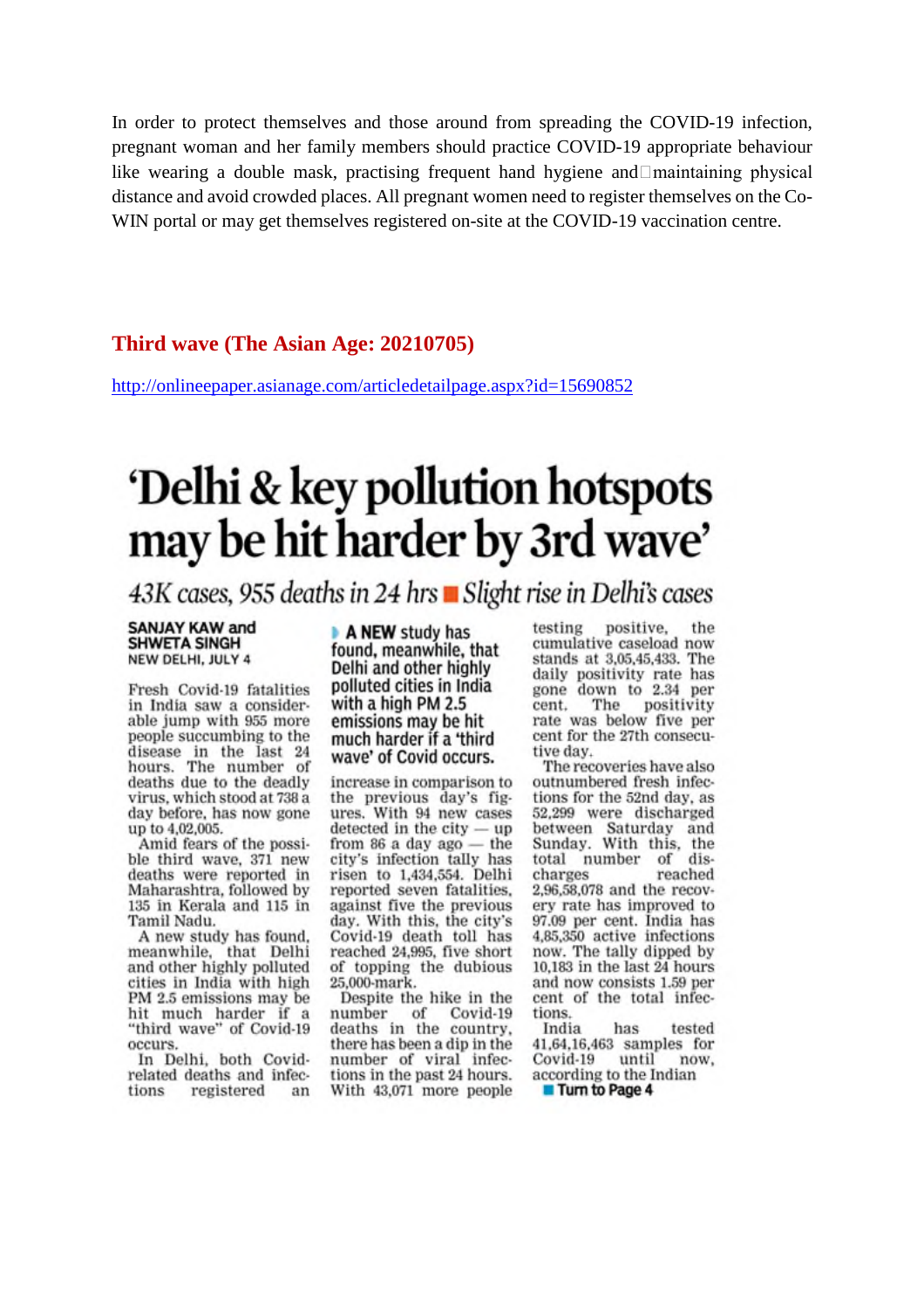### **Covid Complication ((The Asian Age: 20210705)**

http://onlineepaper.asianage.com/articledetailpage.aspx?id=15690892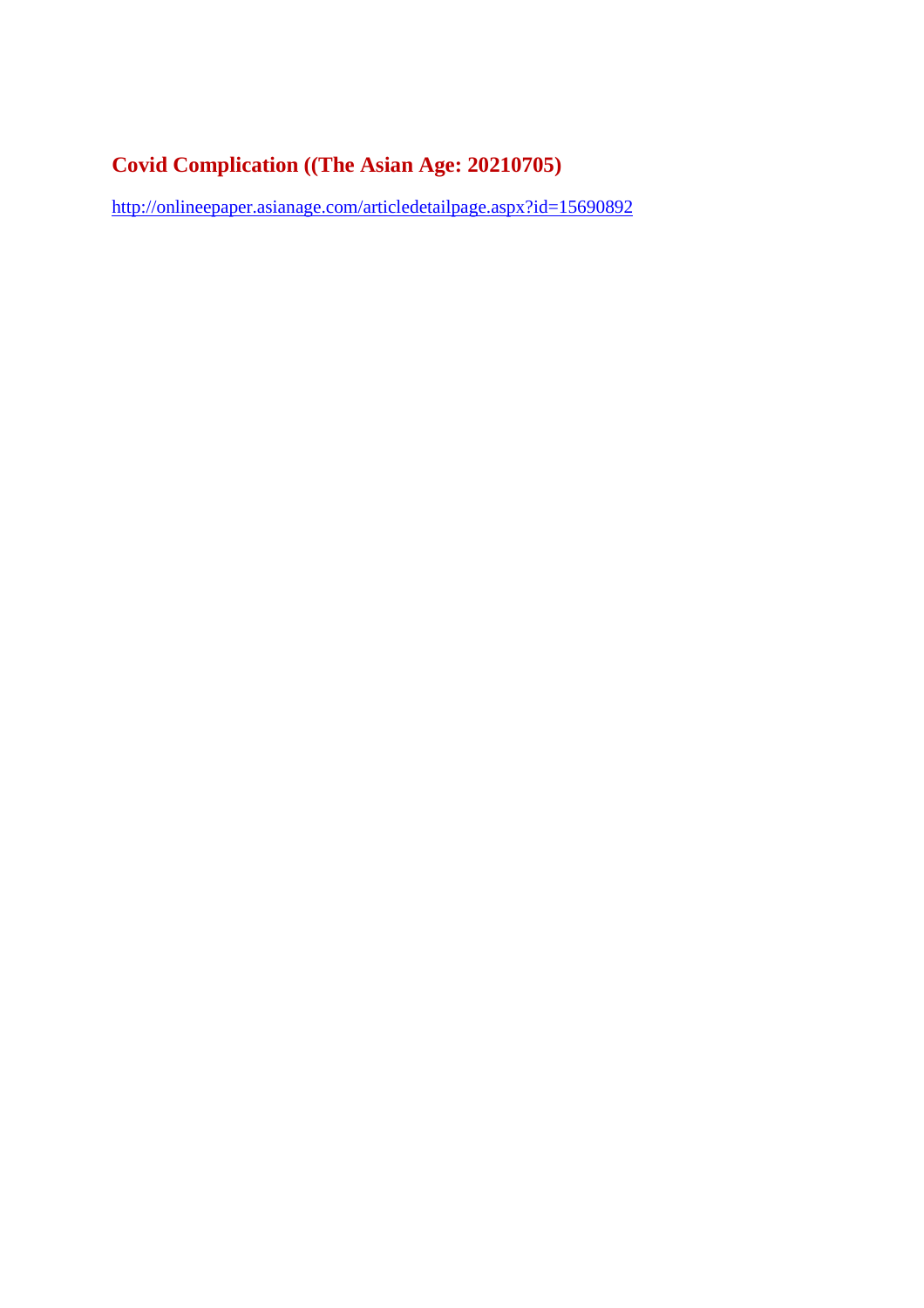

Visitors at India Gate during the coronavirus pandemic in New Delhi on Sunday.  $-PTI$ 

### Man recovers 50 days after severe Covid complications

New Delhi, July 4: A 38-year-old patient, who had developed severe complications due to Covid, recovered after 50 days and was discharged from a private hospital here, authorities said on Sunday.

The patient, an executive in a multinational company, was diabetic and had been admitted Moolchand the tο Hospital on May 7, when the city was battling a fierce second wave of Covid.

He had severe bilateral pneumonia and had also developed acute respiratory distress syndrome (ARDS), said Dr Surabhi Awasthi, the director of critical care at the hospital.

According to hospital authorities, the patient's relatives had considered airlifting him for extracorporeal membrane oxygenation (ECMO) and lung transplant but were somehow convinced to continue the treatment at the facility.

"He was in the ICU for 50 days and on ventilator support for nearly 35-40 days. After we could cure his lungs, he developed quadriparesis and could not move any of his limbs.

"We treated that condition with the help of a neurologist. Then the patient developed pneumothorax, in which air gets filled inside the lungs, but he managed to overcome everything, Ms Awasthi said.

Every three to four days, his kids would<br>send him drawings to cheer him up, the doctor said.

"He has a two-year-old son and another five-sixyear-old kid. They were waiting for him to come back home. The patient held his moral fort really well. Around him people were dying and there<br>was a lot of gloom around him, but he is a fighter," said the doctor.

Currently, the patient has regained movement in his upper limbs but his lower limbs are still weak," the doctor said,<br>adding that he can stand on his feet for just a few seconds.

"He has a long road to recovery and still has to get back on his feet.' said the doctor.

Delhi had been reeling under a brutal second wave of coronavirus with shortage of beds and lack of oxygen adding to the woes of patients. However, cases have started declining with recoveries outnumbering the daily hospital admissions since May  $-PTI$ 14.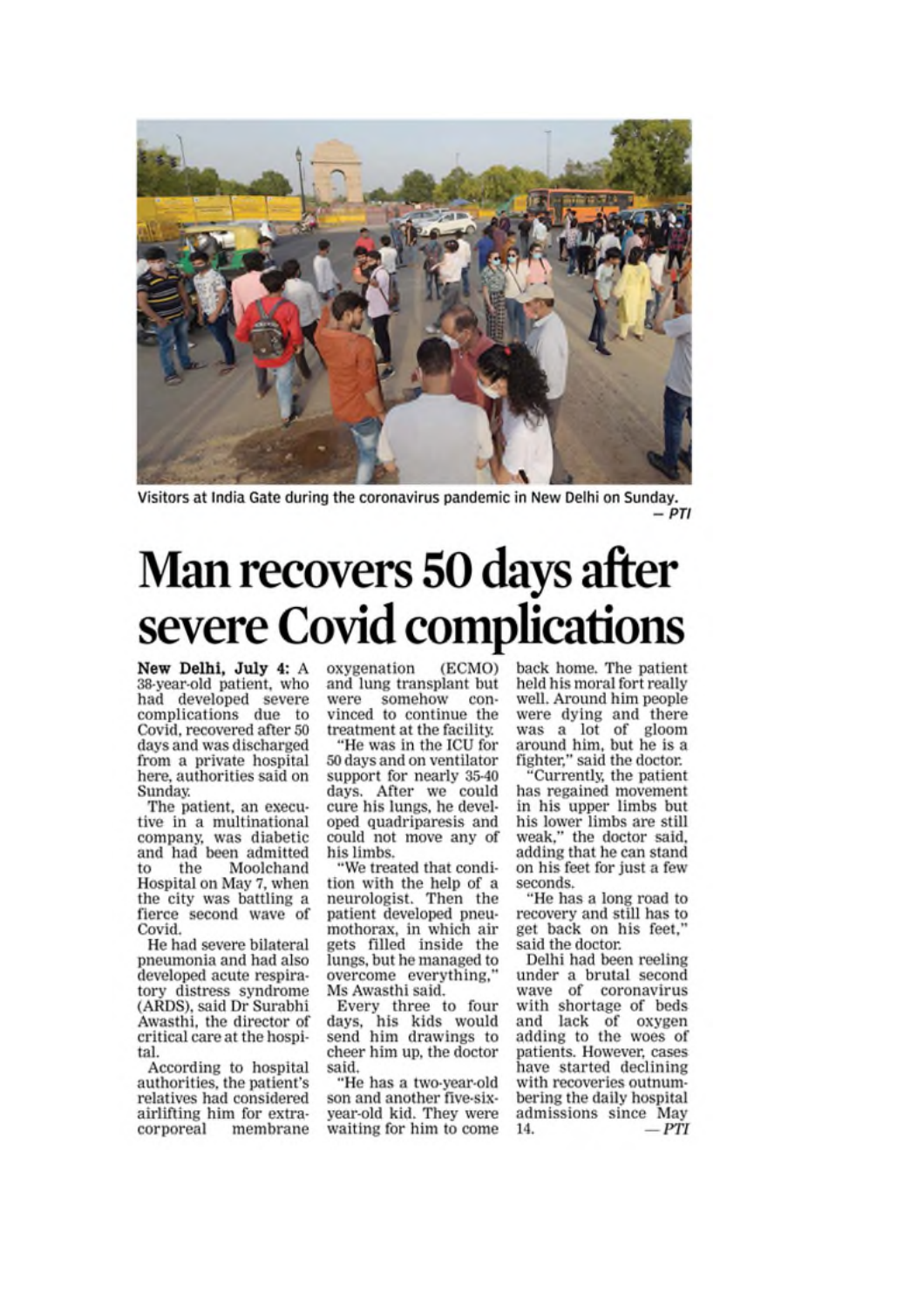### **Covid Safety Net ((The Asian Age: 20210705)**

http://onlineepaper.asianage.com/articledetailpage.aspx?id=15690968

### Expanding the Covid safety net

EXPAIRING LIIC COVID SAICLY IICL<br>The decision of the Union government to allow pregnant women to vaccinate<br>themselves against pandemic Covid-19 is welcome. As per the recommenda-<br>tions of the National Technical Advisory Gr tions of the National Technical Advisory Group on Immunisation (NTAGI). pregnant women can take the jab at any point in their pregnancy. Studies have found that the vaccine is not only safe for pregnant women but it will also be able to save them and the newborns from potential health issues. It could also prevent deterioration of other health conditions should they catch Covid-19. While strongly recommending vaccination, the government insists that the guidelines it has issued is only to help women take an informed decision. The government also appears to have leaned on the reports that the pandemic affected pregnant and postpartum women more severely during the second wave than the first.

The decision covers a hitherto uncovered segment of the population and makes every person aged above 18 now eligible for vaccination. India as of now has given 35 crore doses but has fully vaccinated only 4.5 per cent of the population; the government has declared its intention to vaccinate every eligible person by December 31, 2021. In an affidavit filed in the Supreme Court recently, the government gave its vaccine procurement plan, too. While the experts are predicting in unison the arrival of a third wave of the pandemic and differ only on the timing, it is imperative that the governments at the Centre and the states redouble their efforts to vaccinate people and strictly implement social distancing norms to stop the virus from wreaking havoc.

The government had recently done away with the mandatory e-registration on the CoWin portal and allowed anyone to walk into a vaccination centre and get jabbed. It may now consider launching a pro-active programme and take the vaccine to the doorsteps of the people in a massive way. It's worthwhile to remember that prevention is several times better than cure in pandemic times.

#### **Black Fungi (Hindustan: 20210705)**

https://epaper.livehindustan.com/imageview\_903480\_133213618\_4\_1\_05-07- 2021\_2\_i\_1\_sf.html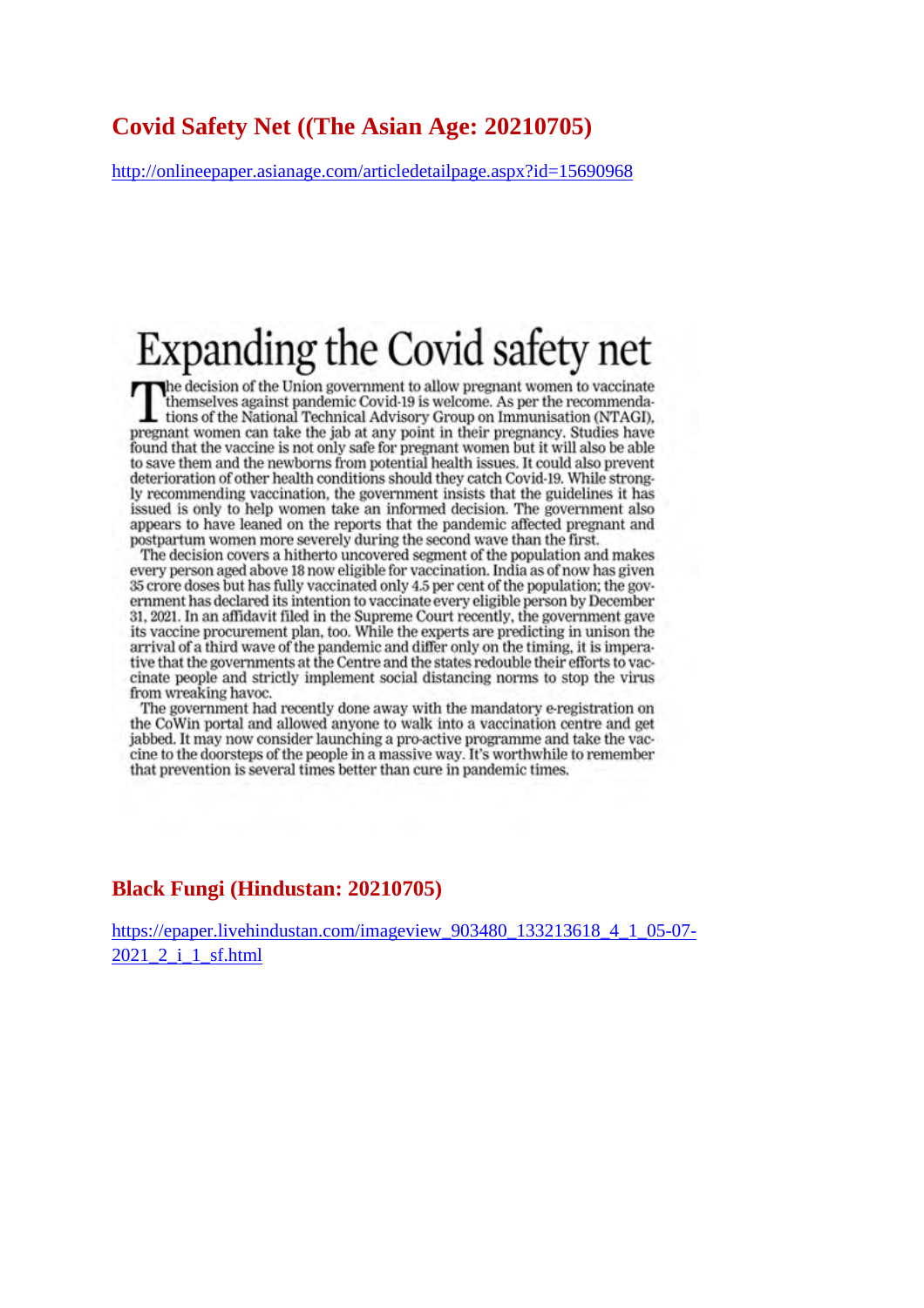विशेषज्ञों ने डसे परफेक्ट कोविड तफान बताया. कमजोर प्रतिरक्षा प्रणाली वालों को डससे काफी खतरा

## ब्रिटेन में तेजी से फैल रहा ब्लैक फंगस



#### नई दिल्ली | हिन्दुस्तान ब्युरो

भारत के बाद अब ब्रिटेन में भी कोरोना मरीजों में ब्लैक फंगस जैसे घातक संक्रमण के मामले सामने आ रहे हैं। विशेषज्ञों ने इसे परफेक्ट कोविड तूफान बताया है। कोरोना से गंभीर रूप से पीडित मरीजों में या जिनकी प्रतिरक्षा प्रणाली कमजोर हैं उनमें इस तरह के घातक संक्रमण देखने को मिल रहे हैं। हालांकि अधिकांश लोग इससे संक्रमित होने पर भी इससे बच सकते हैं लेकिन जिनकी प्रतिरक्षा प्रणाली कमजोर उन्हें डससे काफी खतरा है।

अमेरिका स्थित सेंटर फॉर डिजीज कंट्रोल एंड प्रिवेंशन में माइकोटिक डिजीज के प्रमुख डॉ. टॉम चिलर ने बताया कि कोरोना के इलाज में इस्तेमाल होने वाले स्टेरॉयड कछ मामलों में लोगों .<br>के लिए काफी घातक सिद्ध हो रहे हैं। .<br>यह इन लोगों के सच में परफेक्ट कोविड तफान साबित हो रहा है। भारत में कोरोना की दूसरी लहर के दौरान सैकडों मरीजों में ब्लैक फंगस के केस मिले थे।

#### यह होता है कारण

यह दर्लभ स्थिति म्यकर माइकोसिस के कारण  $\odot$ होती है जो कमजोर प्रतिरक्षा प्रणाली वाले लोगों को अपना निशाना बनाती है। जिससे मरीजों की मौत भी हो जाती है। ये फंगस वातावरण में भी पाए जाते हैं जो सांस लेने पर चेहरे और मरितष्क्र में फैलने से पहले फेफडों और साइनस पर हमला करते हैं । ब्लैक फंगस आंख में धंधलेपन, सीने में टर्ट और सांस लेने में कठिनाई का कारण बनता है ।

#### ब्रिटेन में हफ्तेभर में कोरोना मामले 70% बढे ब्रिटेन में पिछले एक हफ्ते में कोरोना संक्रमण के मामलों में 70 फीसदी की बढ़ोतरी देखने को मिली है। संक्रमण के चलते अस्पताल में भर्ती होने वाले लोगों की संख्या भी बढ़ी है। हालांकि दूसरी लहर के दौरान एक ही समय की तुलना में अब भी अस्पतालों में दस गुना कम मरीज हैं। पिछले

थी। इसके साथ ही लगातार पांचवें दिन कोरोना के मामलों की संख्या २० हजार से ज्यादा रही। ा जुन को ३०४ मरीज  $\Box$  अस्पताल में भर्ती हुए



तमिलनाडु में 30 लोगों ने एक आंख की रोशनी खोर्ड .<br>कोयंबद्र । कोयंबद्र में एक सरकारी

अस्पताल में ब्लैक फंगस से पीडित 264 मरीजों में से 30 लोगों की एक आंख की रोशनी चली गई। अस्पताल के एक शीर्ष अधिकारी ने रविवार को यह जानकारी दी। अस्पताल की डीन डॉक्टर एन निर्मला ने बताया कि यहां भर्ती सभी लोगों की एंडोस्कोपी हुई थी, जिनमें से 110 की आंख की सर्जरी हुई। लेकिन 30 मरीजों की एक आंख की रोशनी चली गई।

कर्म

मास्क लगाना या नहीं खुद पर करेगा निर्मरः ब्रिटेन में 19 जून से लॉकडाउन पाबंदियां हटाए जाने के बाद मास्क लगाना व्यक्तिगत डच्छा पर निर्भर करेगा। आवासीय मंत्री रॉबर्ड जेनरिक ने कहा कि ऐसा प्रतीत होता है कि हमारे पास टीकाकरण कार्यक्रम की सफलता के चलते पाबंदियां हटाने और सामान्य स्थिति में लौटने की गुंजाइश है। हमें वायरस के साथ रहना, सावधानी बरतना और जिम्मेदारी के साथ रहना सीखना होगा। मास्क लगाने की जरूरत के बारे में पछे जाने पर उन्होंने कहा कि अगर आने वाले दिनों में आंकड़े ठीक रहे तो ऐसा किया जा सकता है।

राहतः देश में ४.८५ लाख ही सकिय **नई दिल्ली।** देश में रविवार को कोरोना के 43,071 नए मामले सामने आने के बाद संक्रमितों की संख्या बढ़कर 3,05,45,433 हो गई, जबकि संक्रमण के सक्रिय मामले कम होकर

4,85,350 रह गए। स्वास्थ्य मंत्रालय के अनसार, देश .<br>में सक्रिय मामलों की संख्या कम होकर 4.85.350 रह गई, जो संक्रमण के कुल मामलों का 1.59 प्रतिशत है, जबकि कोरोना से स्वस्थ होने की दर सधरकर 97.09 हो गई है। पिछले 24

#### महाराष्ट में सबसे ज्यादा लोगों की जान गई

देश में संक्रमण के कारण 955 और लोगों की मौत होने के बाद मृतक संख्या बढ़कर 4,02,005 हो गई। देश में पिछले 24 घंटे में संक्रमण से 955 लोगों की मौत हुई है, जिनमें से महाराष्ट्र में 371, केरल में 135 और तमिलनाडु में 115 लोगों की मौत हुई।

घंटे में सक्रिय मामलों की संख्या में 10.183 की कमी आई है।

.<br>देश में अब तक 41.82.54.953 नमूनों की जांच की जा चुकी है। दैनिक संक्रमण दर 2 34 प्रतिशत है। यह लगातार 27 दिन पांच प्रतिशत से कम

रही है। साप्ताहिक संक्रमण दर गिरकर 2.44 प्रतिशत रह गई। देश में लगातार .<br>52वें दिन स्वस्थ हुए लोगों की संख्या .<br>दैनिक मामलों से अधिक रही। बीमारी से उबरने वाले लोगों की संख्या बढकर 2.96.58.078 हो गई है।

### Vaccines (Hindustan: 20210705)

https://epaper.livehindustan.com/imageview 903480 133216122 4 1 05-07-2021 2 i 1 sf.html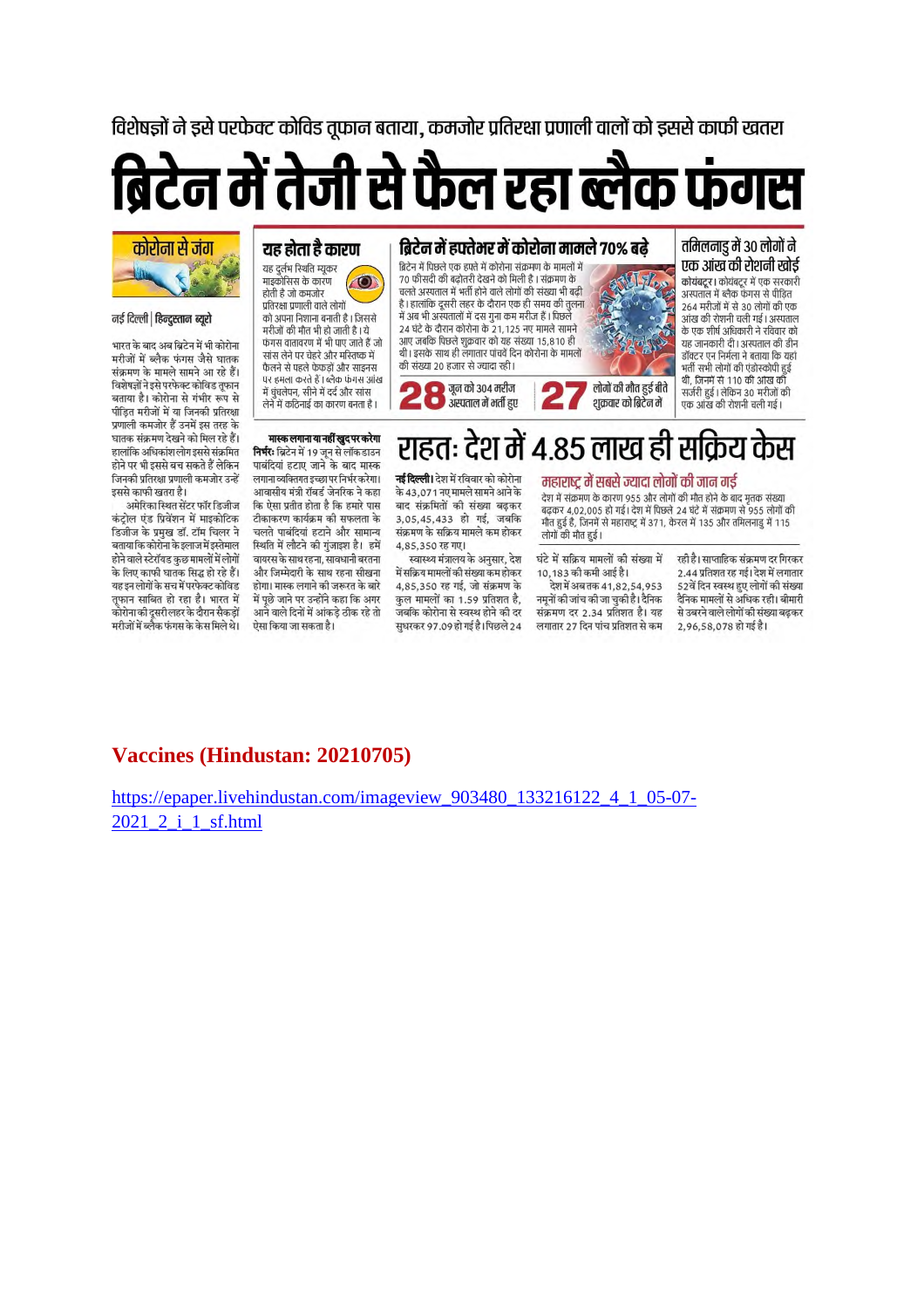# लेने से पहले ही जान सकेंगे टीके का प्रभाव

### शोध

### नई दिल्ली | हिन्दुस्तान ब्यूरो

अब इस बात का भी पता लगाया जा सकेगा कि कोरोना रोधी टीका किसी व्यक्ति में कितना असरदार होगा। कोविशील्ड टीका विकसित करने वाले ऑक्सफोर्ड यूनिवर्सिटी के वैज्ञानिकों ने ऐसे बायोमार्कर की पहचान की है जिसकी मदद से आसानी से अनुमान लगाया जा सकेगा कि कोई टीका उसे लगवाने वाले व्यक्ति को सुरक्षा प्रदान करेगा या नहीं। यह शोध द नेचर जर्नल में प्रकाशित हुआ है।

बायोमार्कर शरीर में पाए जाने वाले परीक्षण योग्य उन तत्वों, अणुओं और गुणों को कहते हैं जिनके जरिये जैविक दशा का पता लगाया जा सकता है। यह पहला मामला है जब वैज्ञानिकों की टीम ने एक ऐसे रक्त मार्कर की पहचान की है, जिससे नई और अधिक कारगर वैक्सीन के विकास का मार्ग सुगम होगा। मैसाचुसेट्स के बोस्टन स्थित में बेथ इजरायल डेकोनेस मेडिकल सेंटर के निदेशक डैन बारूच कहते हैं-टीकों के

लिहाज से सहसंबंध बड़े काम की चीज

### इंफ्लुएंजा वैक्सीन से प्रेरित

शोधकर्ताओं ने पाया कि इंफ्लूएंजा वैक्सीन को आम तौर पर इस आधार पर परखा जाता है कि वे कुछ लोगों में वायरल प्रोटीन के खिलाफ मजबूत और पर्याप्त संख्या में एंटीबॉडी उत्पन्न कर रही हैं या नहीं। वैज्ञानिकों ने उम्मीद जताई है कि कोरोना रोधी वैक्सीन को भी इसी आधार पर परखा जा सकता है ।

### फाइजर-मॉडर्ना का टीका अधिक प्रभावी

शोध रिपोर्ट के मुताबिक फाइजर और मॉडर्ना का कोरोना रोधी टीका बहुत अधिक संख्या में एंटीबॉडी उत्पन्न करते हैं । अन्य टीकों के मुकाबले ये टीके ज्यादा प्रभावी हैं। लेकिन अध्ययन में यह भी साफ किया गया कि कोई भी टीका वायरस के खिलाफ शत प्रतिशत कारगर नहीं है।

यह भी फैसला कर सकते हैं कि कौन से और किस प्रकार के टीके के काम करने की संभावना अधिक है। आमतौर पर परीक्षण में शामिल प्रतिभागियों की प्रतिरक्षा प्रतिक्रियाओं की तुलना करके निर्धारित किए जाते हैं। इसमें टीका लगवा